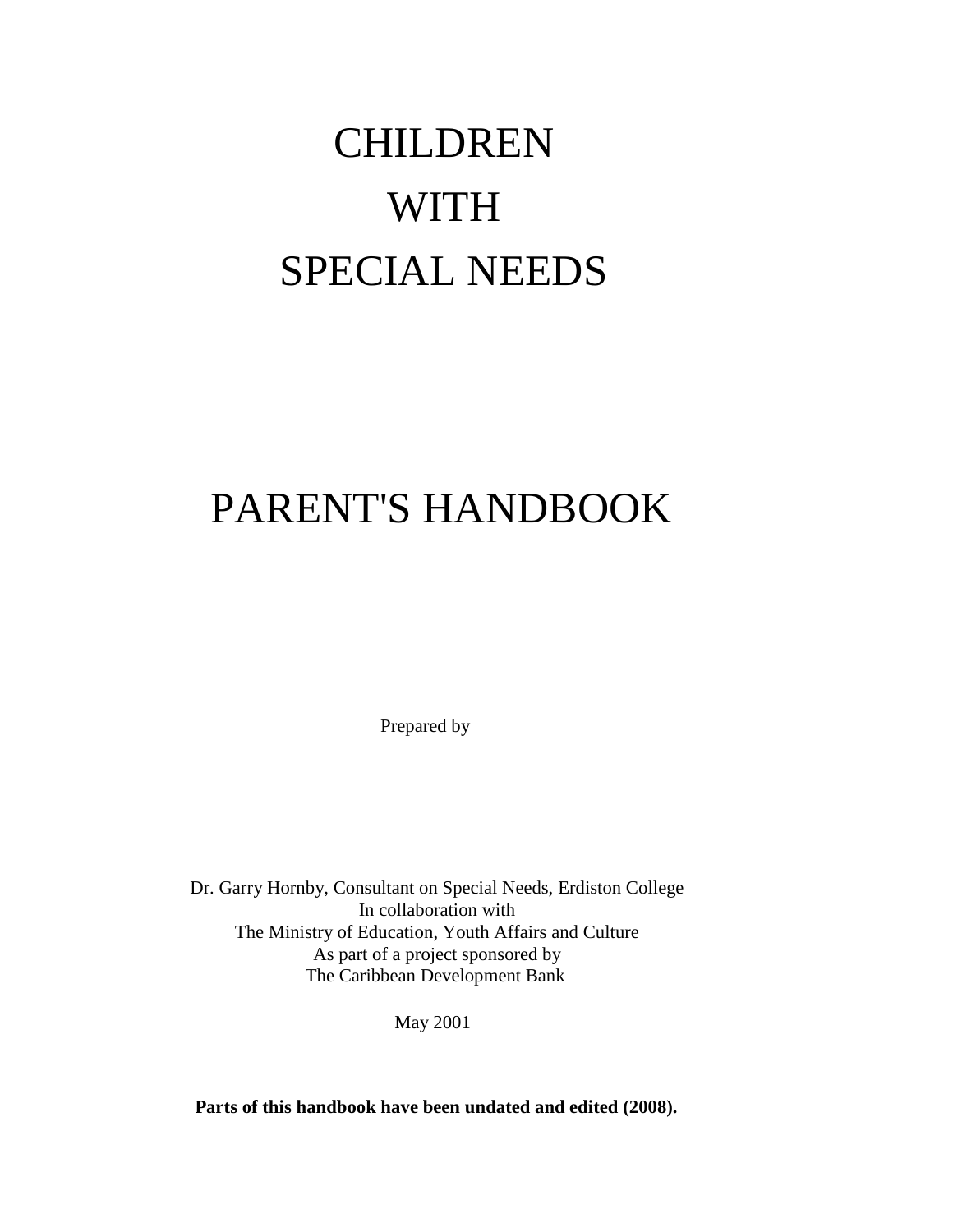## **TABLE OF CONTENTS**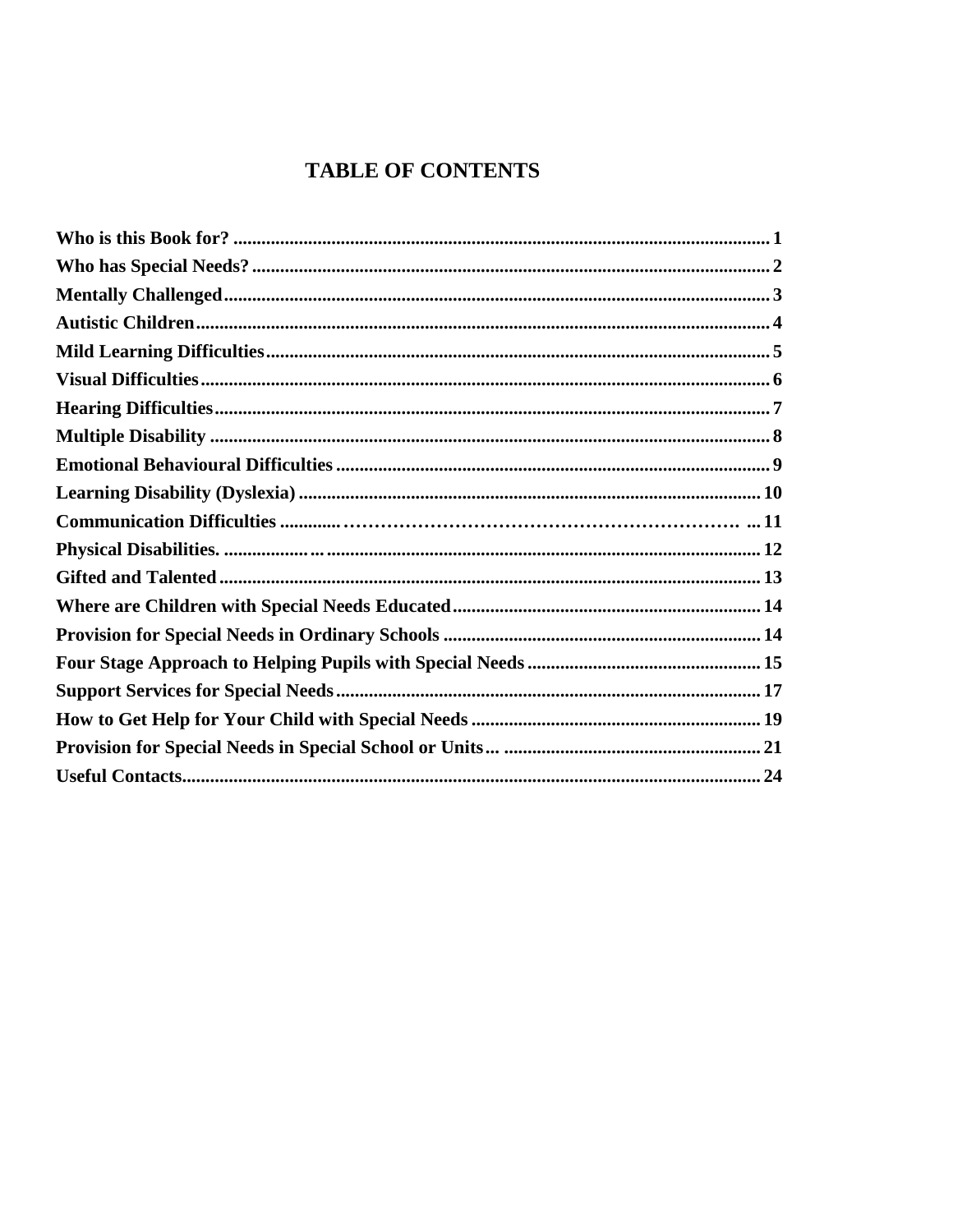## **ACKNOWLEDGMENTS**

The following persons assistance in providing feedback on previous drafts of this Handbook is acknowledged:

Margaret Blanchette Margreta Clarke Daphlyn Browne Marva Lashey Marcia Pilgrim Kaye Sargeant Barbara St. John Shirley Ward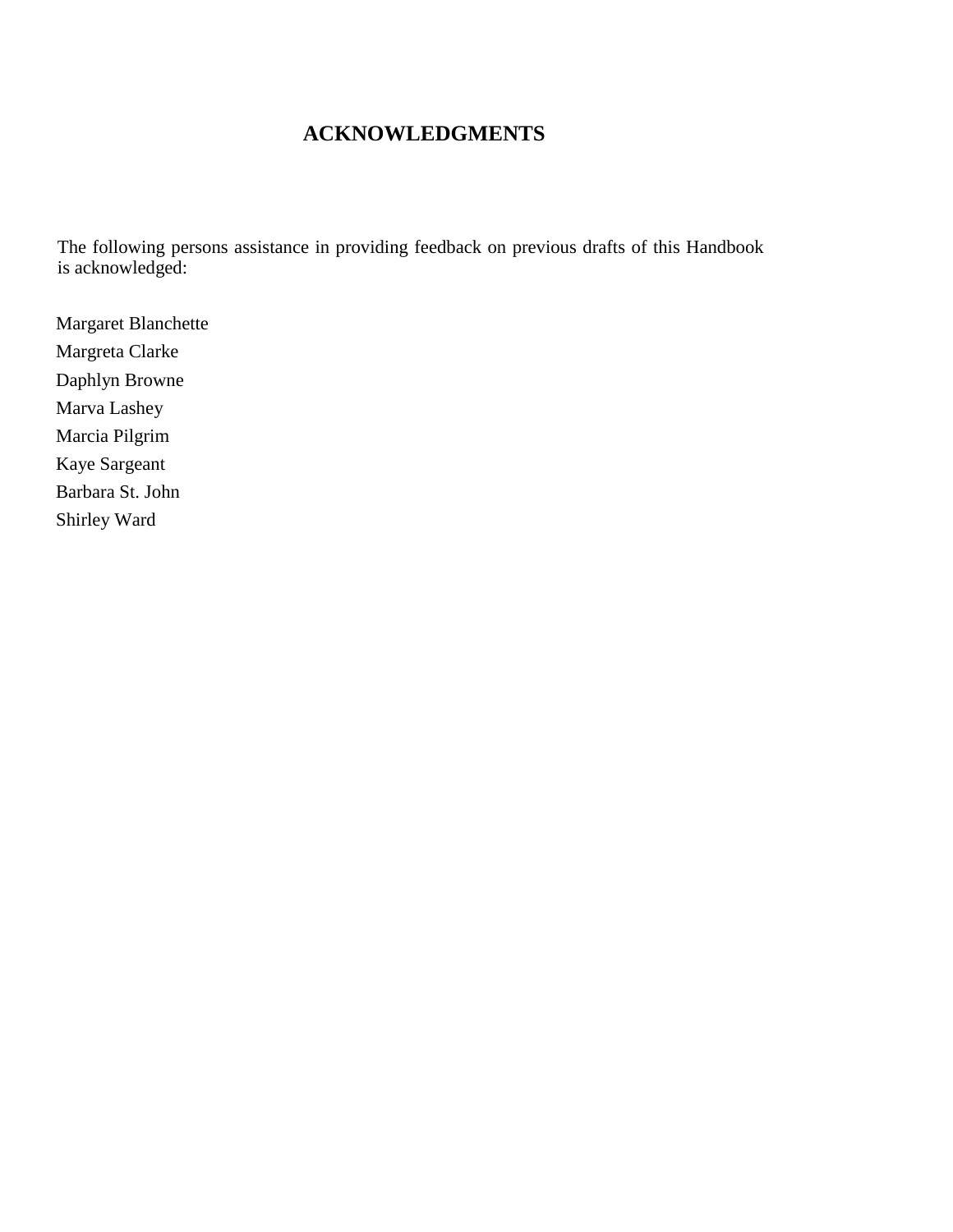## **WHO IS THIS HANDBOOK FOR?**

This handbook has been written for parents of children with special needs. It is intended for parents of children in nursery, primary and secondary schools or in special schools or units. It will also be useful for parents of pre-school children who suspect their children may have special needs.

#### **The handbook aims to:**

- . outline the different types of special needs
- help parents to identify which type of special needs their child may have
- . suggest sources of support and advice for parents
- . explain how parents can get help for their child with special needs
- . explain what parents can do help their children develop
- . explain how special needs are catered for in ordinary schools
- . explain how special needs are catered for in special schools and units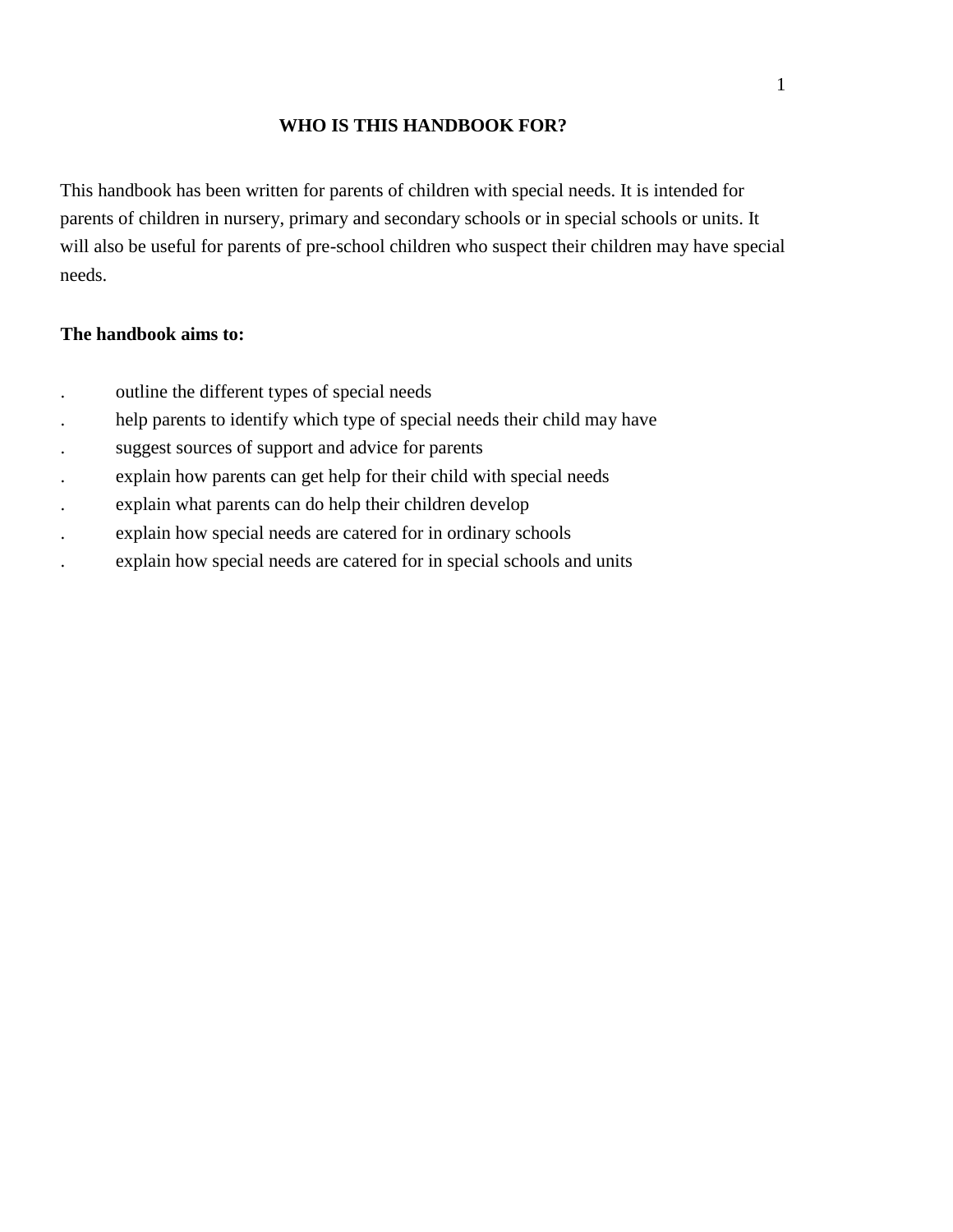#### **WHO HAS SPECIAL NEEDS?**

The term "special needs" is used to refer to all children who experience difficulties at school. This includes children who are:

- · *Mentally challenged* children whose development is considerably delayed and who have difficulties with all aspects of learning
- *autistic* children whose development is delayed but who also have specific difficulties in communicating and relating to people
- · *mild learning difficulties*  children often referred to as slow learners who have delayed development as well as difficulties with school work
- *learning disabled* children with specific learning difficulties with reading, spelling or mathematics, often referred to as dyslexic or remedial
- · *communication difficulties*  children who have speech difficulties such as
- articulation or voice problems or stuttering or language impairment
- · *physically challenged*  children with movement problems including cerebral palsy, spina bifida, muscular dystrophy, polio, limb deformities
- *hearing impaired* children who are deaf or hard of hearing
- · *visually impaired*  children who are blind or who have poor vision
- multiple disability children who have a combination of impairments such as:
- physically disabled and mentally challenged; or deaf and blind
- · *emotional psychologically disadvantaged*  children who exhibit emotional or behavioural difficulties
- · *academically gifted and talented*  children whose intellectual abilities or artistic talents are well above average but who may be underachieving.

In the following section more information is provided for each of these types of special needs. Common signs for identifying them are presented followed by a list of sources of advice. Then, suggestions for how parents can help these children develop their skills and knowledge are outlined.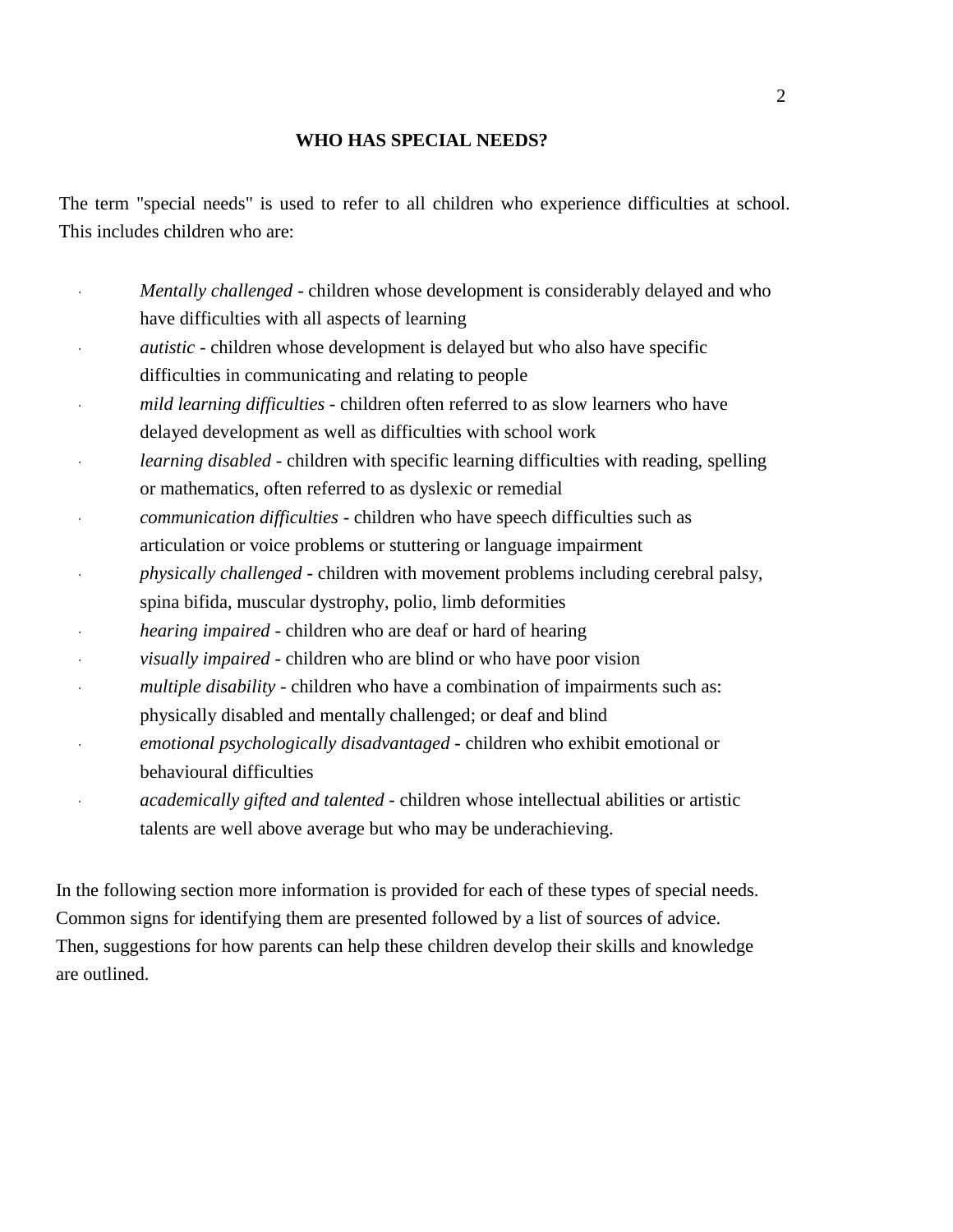## **MENTALLY CHALLENGED**

These children have learning difficulties in most aspects of life and are typically educated in special schools or units.

## **Signs to help in identifying this type of special need**

- they are slow to begin to walk and talk
- their speech is not clear and their vocabulary is limited
- they have poor fine and gross co-ordination skills
- · they have great difficulties learning reading, writing and number skills
- their behaviour is immature: they prefer to be with adults or younger children

## **Advice about this type of special need available from:**

- school's special needs teachers
- Ministry of Education: psychologists
- Ministry of Education: Education Officer for Special Education
- special school or special unit teachers
- Children's Development Centre
- parent support groups

- help develop child's strength as well as work on weaknesses
- talk to your child a lot and get him/ her to talk to you
- start from what your child knows and go at the pace of the child
- break tasks down into small steps, teaching one step at a time
- work on daily living skills such as bathing, toileting, dressing and making snacks
- work on social skills such as making friends or asking for directions
- ensure tasks are within child's capacity in order to ensure success
- use practical activities such as counting money
- include lots of repetition, praise and encouragement
- work closely with teachers and other specialists
- participate in Individualised Educational Planning meetings at school
- decide priorities for what you want your child to learn
- work on child's happiness, confidence and self-esteem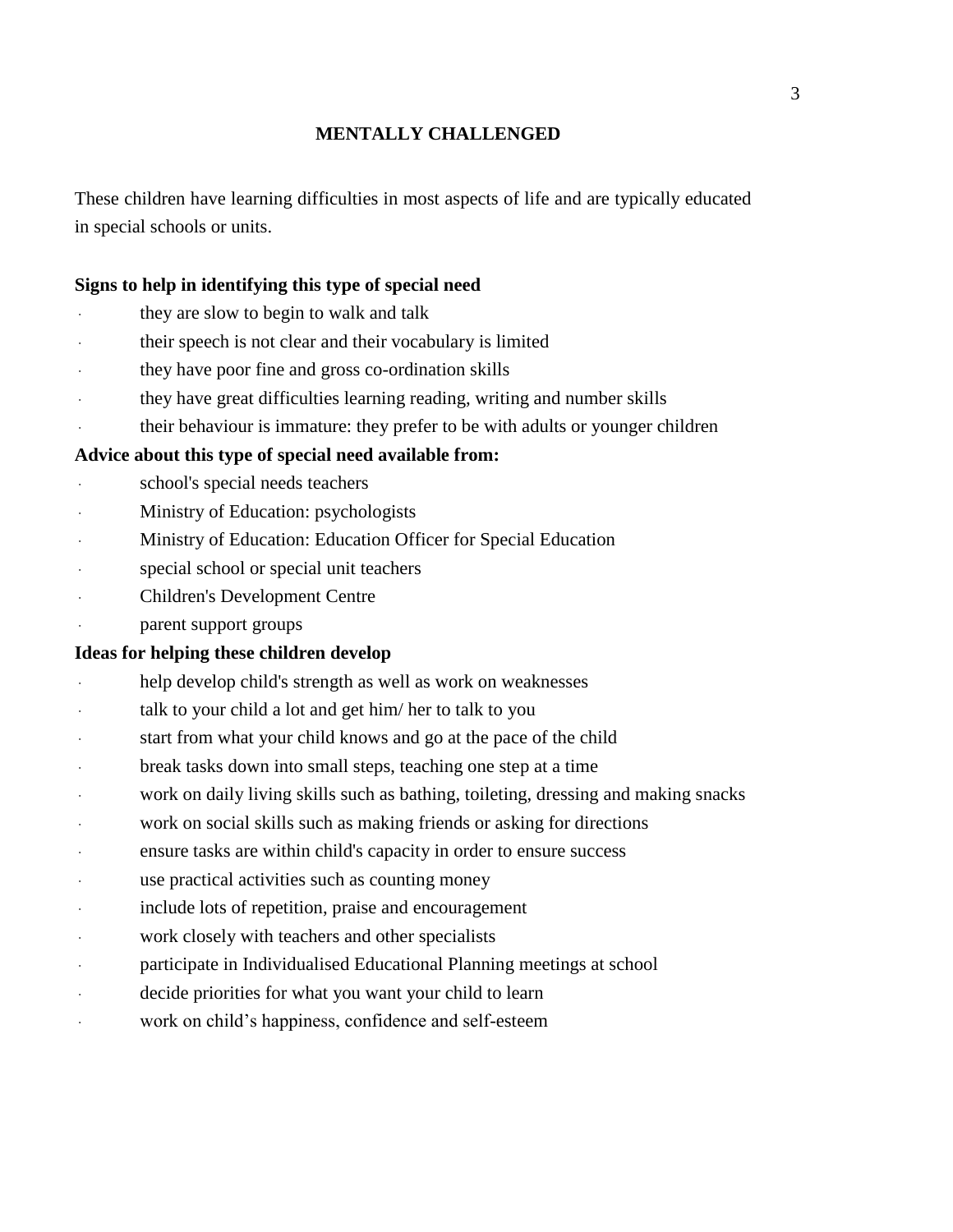## **AUTISTIC CHILDREN**

These children have learning difficulties in most aspects of life but there are certain features which distinguish them from mentally challenged children. Most of them are educated in special schools or units.

## **Signs to help in identifying this type of special need**

- very delayed speech and language development; echoes words or phrases
- lack of interest in relating to others, including their parents
- repetitive or stereotyped behaviour such as rocking or head banging
- insistence on routines; angry outbursts when these are disrupted
- obsessive interest in certain objects; spins small objects or self
- either no response or oversensitivity to sound

## **Advice about this type of special need available from:**

- school's special needs teachers
- Ministry of Education: psychologists
- Ministry of Education: Education Officer for Special Education
- special school or special unit teachers
- Children's Development Centre
- parent support groups

- reward desirable behaviour; withdraw privileges for misbehaviour
- start from what your child knows and go at the pace of the child
- break tasks down into small steps, teaching one step at a time
- use simple direct instructions e.g. Turn the light on'
- work on daily living skills such as bathing, dressing and making- snacks
- work on social skills such as making eye-contact and asking for what he/she wants
- include lots of repetition, praise and encouragement
- ignore annoying behaviour; use 'time-out' for disruptive behaviour
- work closely with teachers and other specialists
- participate in Individualised Educational Planning meetings at school
- decide priorities for what your child needs to learn
- avoid fad treatments: either drugs or unproven therapies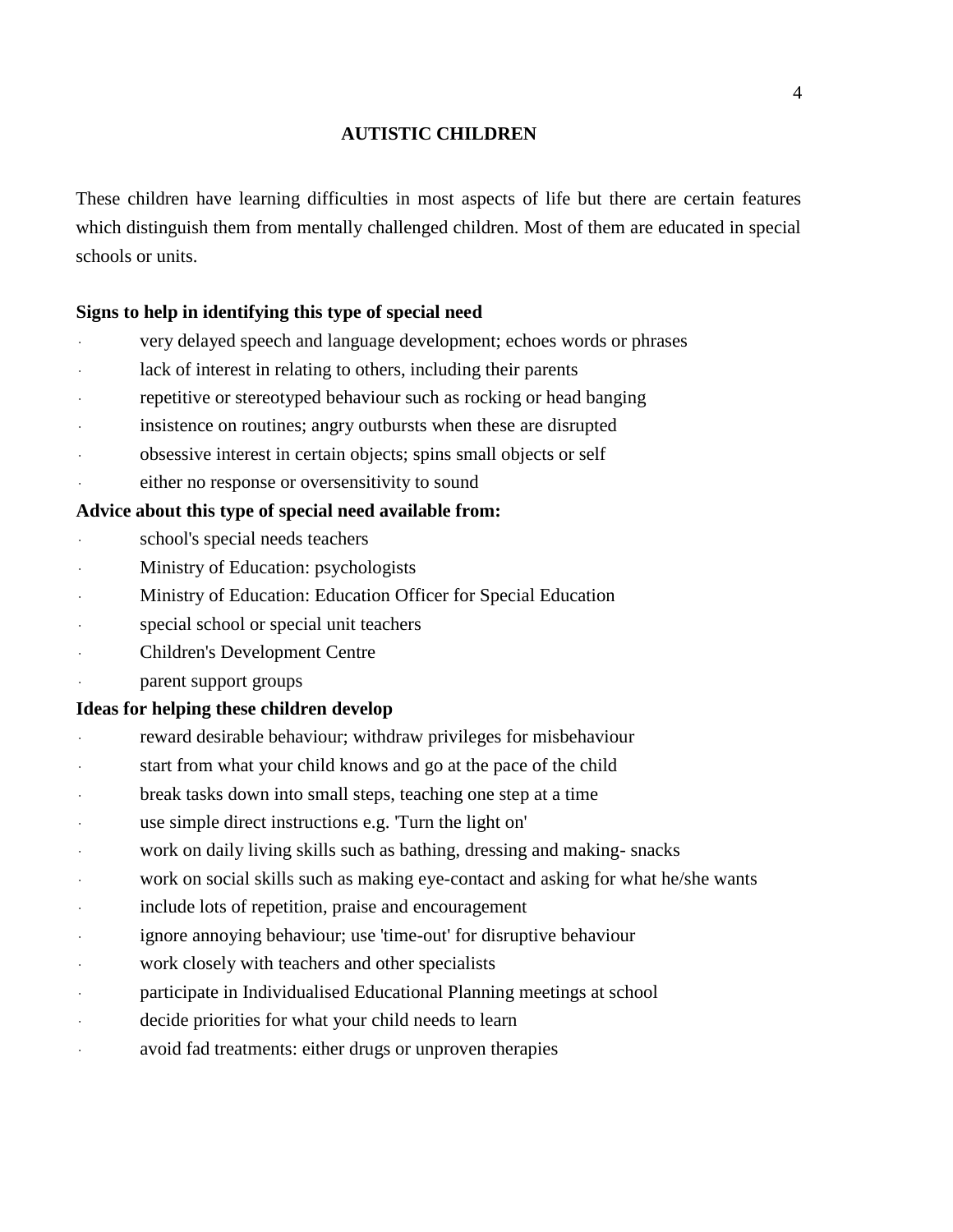## **MILD LEARNING DIFFICULTIES**

These children have below average ability but because of the mild nature of their special needs they are typically not identified until the early years of primary schooling. Most of them are educated in ordinary schools.

#### **Signs to help in identifying this type of special need**

- they have a short attention span
- they have difficulty understanding instructions
- they are slow to learn reading, writing and number skills
- · they tend to be immature and have behavioural difficulties
- they tend to have delayed speech and language skills

#### **Advice about this type of special need available from:**

- school's special needs teachers
- Ministry of Education: psychologists
- Ministry of Education: Education Officer for Special Education

- be aware of child's strengths as well as weaknesses
- start from what your child knows and go at the pace of the child
- break tasks down into small steps, teaching one step at a time
- ensure tasks are within child's capacity in order to ensure success
- work on daily living skills such as dressing and cooking
- work on social skills such as making friends or asking for directions
- teach through practical activities such as counting up money
- include lots of repetition, praise and encouragement
- work closely with teachers and other specialists
- attend meetings at your child's school
- decide priorities for what you want your child to learn
- work on child's happiness, confidence and self-esteem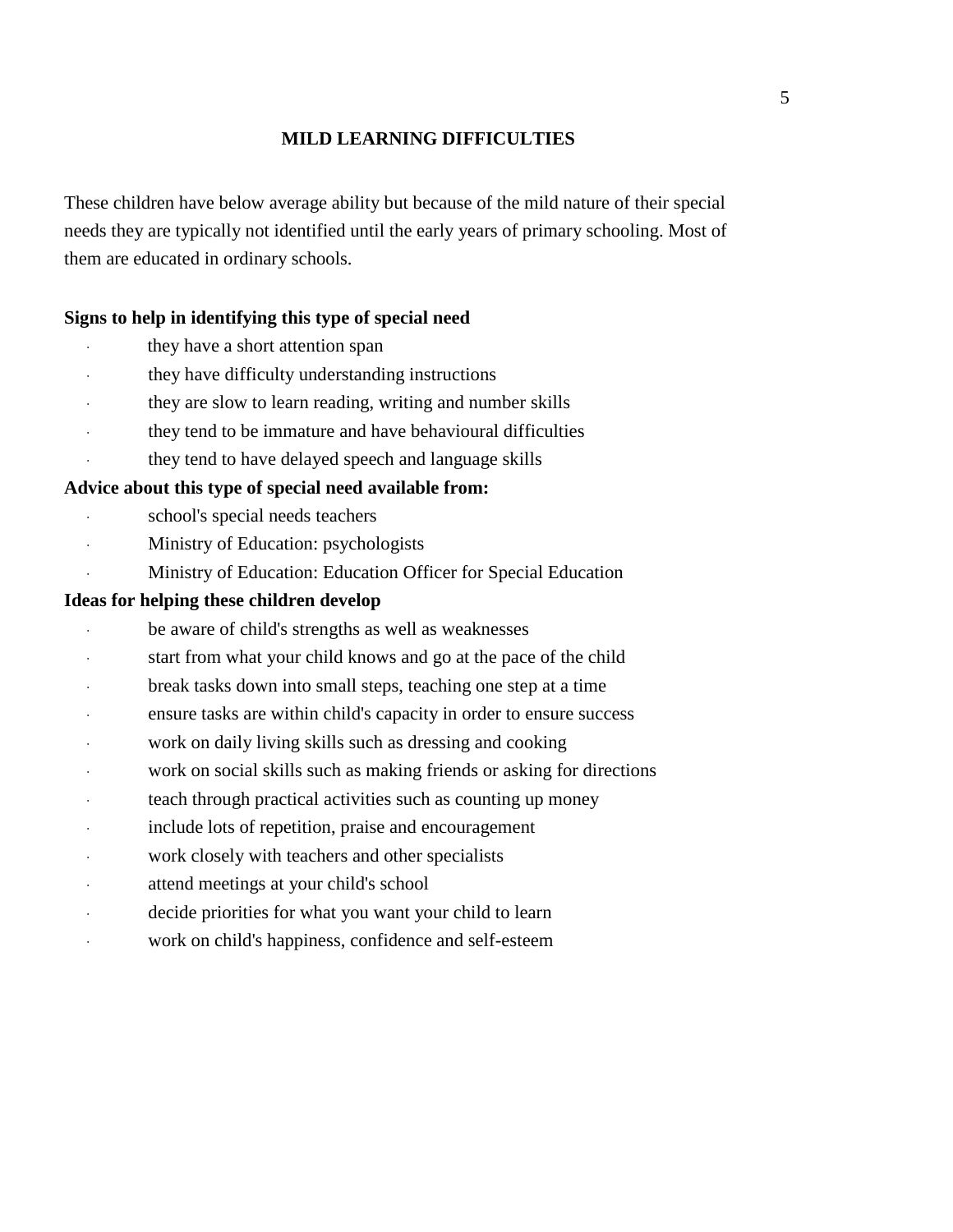## **VISUAL DIFFICULTIES**

The majority of visually impaired children has some vision and can cope in ordinary schools. Those with severe impairment or additional disabilities may attend the School for the Deaf and Blind.

## **Signs to help in identifying this type of special need**

- . clumsiness or poor fine, gross or eye-hand co-ordination
- . handwriting large and untidy and not on the line
- . holding face very near to book
- . frowning, squinting, making faces, shutting one eye, rubbing eyes
- . frequent headaches, dizziness, sore eyes, tiring quickly
- . difficulty reading at a distance/loses place when reading from book

## **Advice about this type of special need available from:**

- . school's special needs teachers
- family doctor/polyclinic
- . optometrist/ophthalmologist/optician/ orthoptist
- . The Irving Wilson School
- . Association for the Blind and Deaf

- . find out from specialists exactly what child's difficulties are
- . encourage child to use visual aids prescribed e.g. .glasses, magnifiers
- make sure lighting is suitable and avoid glare
- when child has difficulty seeing provide running commentary
- . give child as many hands-on experiences of the world as possible
- . allow child more time to complete tasks and breaks to combat fatigue
- . arrange for other children to act as buddies or helpers
- . don't expect less of your child because he/she has visual impairment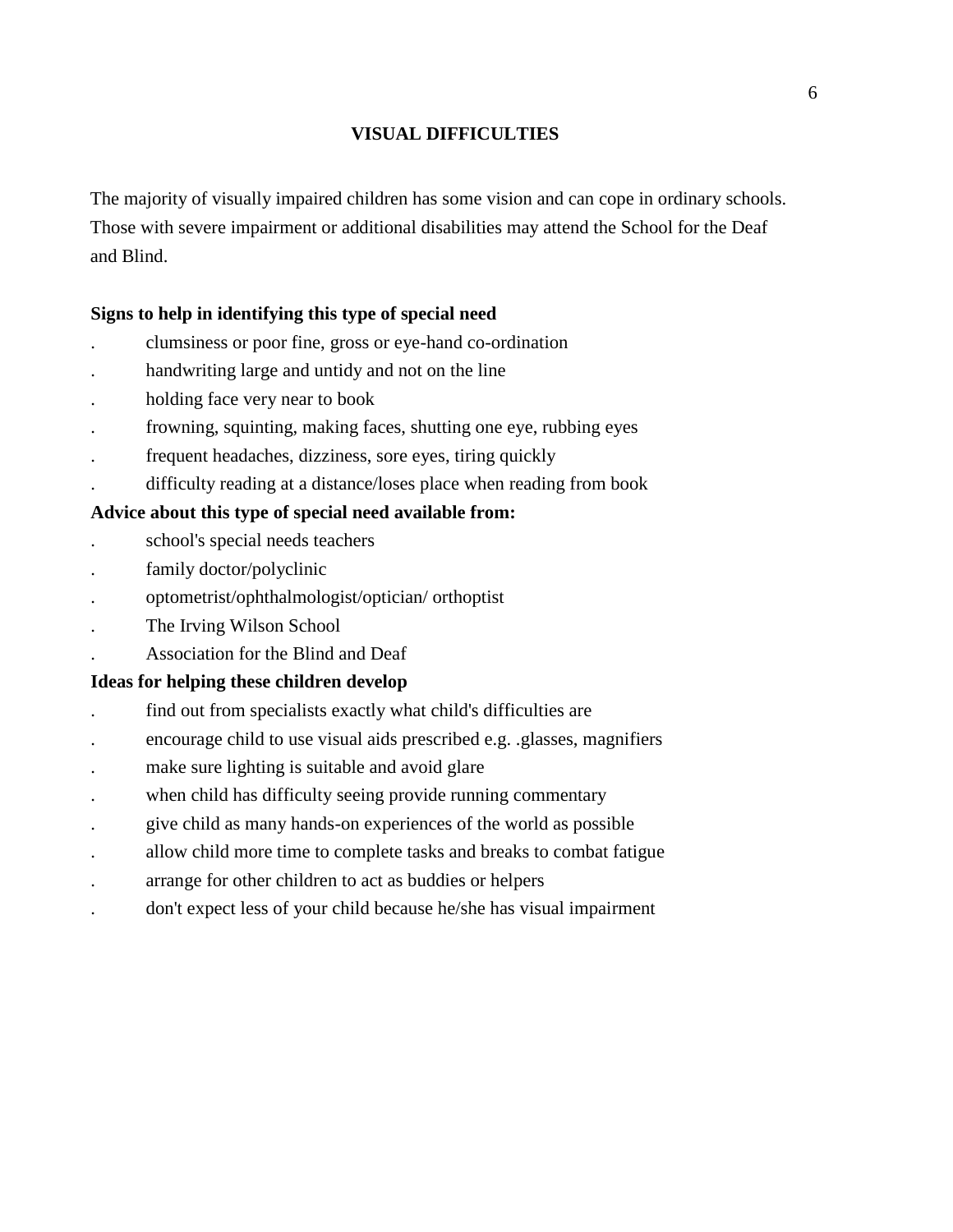## **HEARING DIFFICULTIES**

The vast majority of hearing impaired children are mildly or moderately deaf and can cope in ordinary schools. Those who have severe or profound hearing losses may need to attend the School for the Deaf and Blind.

## **Signs to help in identifying this type of special need**

- . speaks too loudly or too quietly or has unclear speech
- . focuses intensely or speaker's mouth when listening
- has limited vocabulary; tends not to talk in sentences
- . has difficulty understanding instructions: gets easily confused
- has short attention span, has difficulty listening for any period
- . is withdrawn, isolated, doesn't play well with other children

## **Advice about this type of special need available from:**

- . school's special needs teachers
- family doctor/polyclinic/Ear, Nose and Throat Surgeon
- . The Irving Wilson School
- . Children's Development Centre

- . find out from specialists exactly what child's difficulties are
- . check child is using hearing aids properly
- . encourage your child to communicate as much as possible
- make sure child can see your face
- . speak clearly and directly
- . if necessary, learn and use sign language at home
- . give child as many hands-on experiences of the world as possible
- . allow child more time to complete tasks and breaks to combat fatigue
- . arrange for other children to act as buddies or helpers
- . don't expect less of your child because he/she has a hearing loss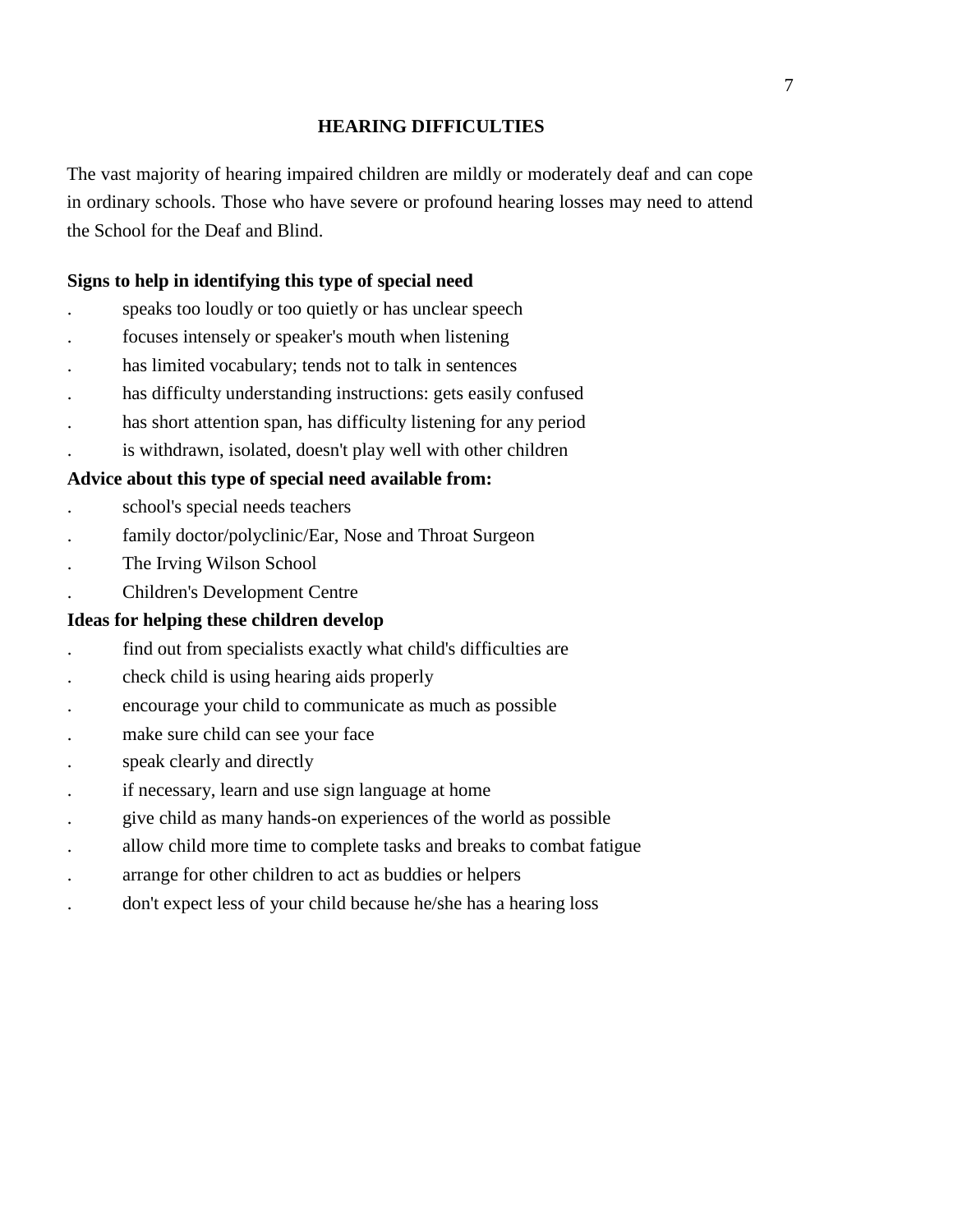## **MULTIPLE DISABILITY**

Some children have a combination of impairments such as being physically disabled and mentally challenged or deaf and blind. They are usually educated in special schools or units.

## **Signs to help in identifying this type of special need**

- . their development is slow in several areas
- . their speech is not clear or their vocabulary is limited
- . they have poor fine and gross co-ordination skills
- . their behaviour is immature or unusual
- . they have suffered brain damage due to injury or disease e.g. meningitis

## **Advice about this type of special need available from:**

- . school's special needs teachers
- . Ministry of Education: psychologists
- . Ministry of Education: Education Officer for Special Education
- . special school or special unit teachers
- . Children's Development Centre
- . parent support groups

- . help develop child's strengths as well as work on weaknesses
- . talk to your child a lot and get him/her to talk to you
- . start from what your child knows and go at the pace of the child
- . break tasks down into small steps, teaching one step at a time
- . work on daily living skills such as bathing, dressing and making snacks
- . work on social skills such as making mends or asking for directions
- . ensure tasks are within child's capacity in order to ensure success
- . use practical activities such as counting money and visits to shops
- . include lots of repetition, praise and encouragement
- work closely with teachers and other specialists
- . participate in Individualised Educational Planning meetings at school
- . decide priorities for what you want your child to learn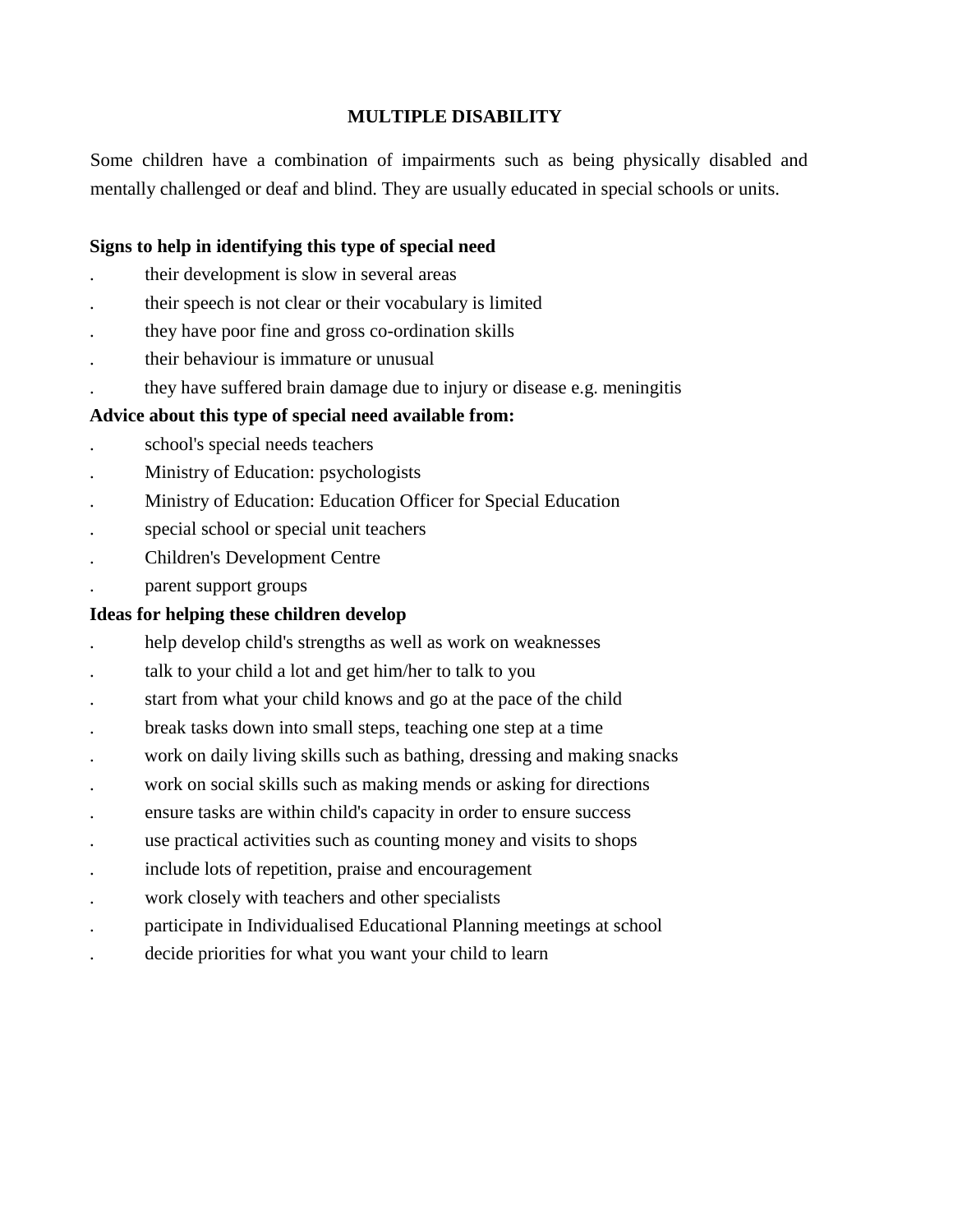## **EMOTIONAL/ BEBAVIOURAL DIFFICULTIES**

Some children exhibit emotional or behavioural difficulties at school and at home. A few children may be diagnosed as having Attention Deficit Hyperactivity Disorder (ADHD) which is a form of behavioural difficulty.

## **Signs to help in identifying this type of special need**

- . child is defiant or repeatedly doesn't do what he/she is told
- . child is continually naughty and ignore the rights of others
- . child is withdrawn or behaves in strange ways
- . child is distractible, impulsive, or hyperactive, or all three
- . child is persistently depressed or doesn't get on with other children

## **Advice about this type of special need available from:**

- . school's special needs teachers
- . form teachers/senior teachers/guidance counsellors
- . Ministry of Education: Student Services
- . child psychologists
- . child guidance clinic

- reward appropriate behaviour consistently using praise, stars, points etc.
- . implement effective punishments e.g. time out, withdrawal of privileges
- . decide priorities for behaviour you want to change and set goals
- . break goals down into small steps, working on one step at a time
- . work on social skills such as making mends or coping with anger
- . work closely with teachers to promote consistent discipline
- . focus on child's strengths as well as weaknesses
- . encourage child to develop activities he/she is good at
- . work on child's happiness, confidence and self-esteem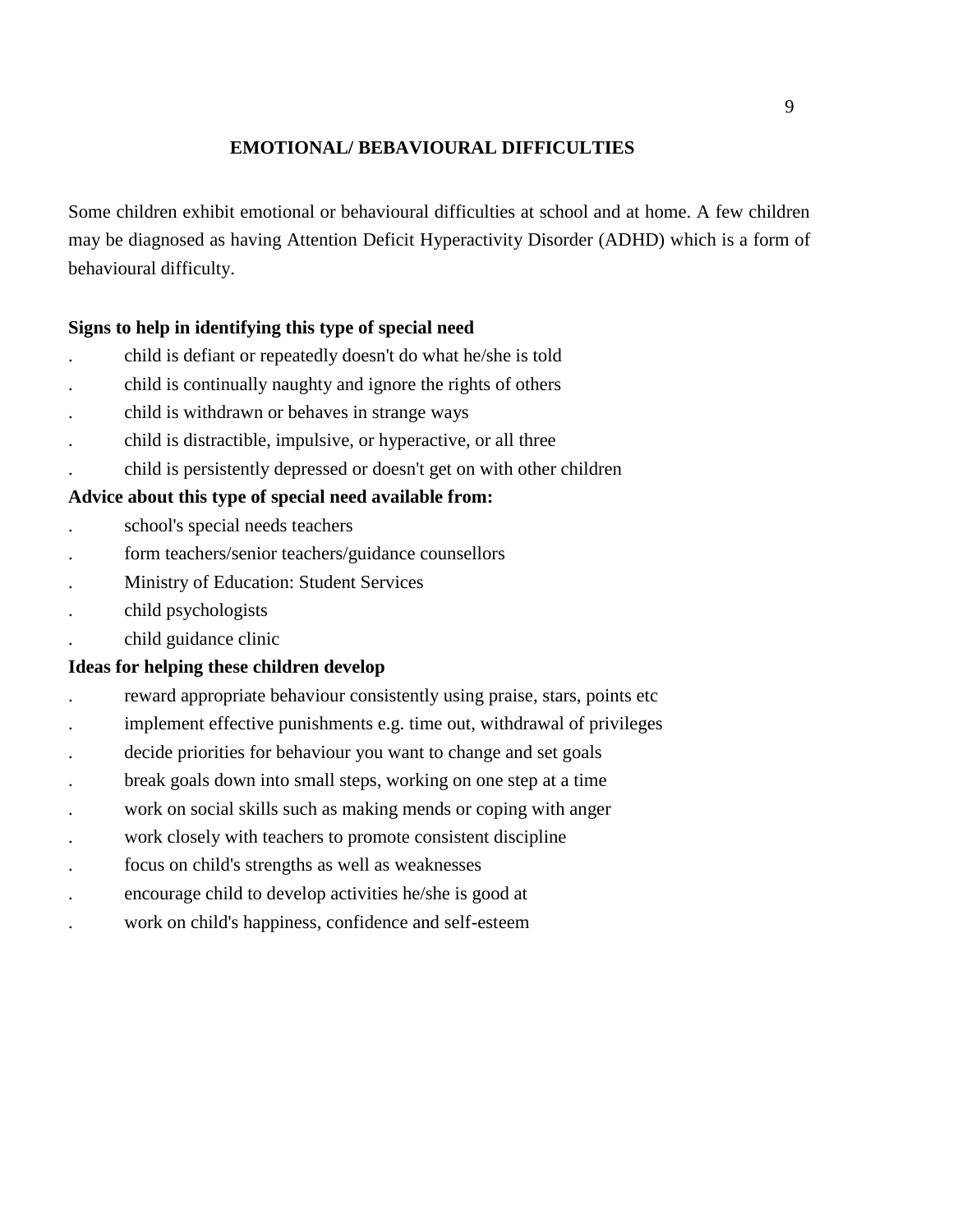## **LEARNING DISABILITY (DYSLEXIA)**

Learning disabled children have specific learning difficulties in the areas of spelling, reading, writing and/or mathematics but can function well in other areas.

## **Signs to help in identifying this type of special need**

- . discrepancy between child's oral language skills and written work
- . child has good general knowledge but poor reading or spelling skills
- . difficulties with auditory or visual skills
- . difficulties with short term memory e.g. phone numbers mixed up
- . sequencing problems e.g. with times tables or remembering days of the week
- . problems with concentration and organisation e.g. can't find equipment
- . left-right orientation difficulty e.g. following maps

## **Advice about this type of special need available from:**

- . school's special needs teachers
- . Ministry of Education: Education Officer for Special Education
- . educational psychologists
- . occupational therapists; rehabilitation therapists
- . Caribbean Dyslexia Centre

- . find out child's strengths, such as sport or art, and encourage these
- . work with teachers to reinforce child's reading programme at home
- . search out reading material to match child's reading level and interest
- . teach awareness of sounds in words through rhymes, 'I-spy' games, etc
- . read to child or listen to him/ her read for 10 minutes every day
- . tell child words not known to maintain flow and keep focus on enjoyment of reading
- . emphasize understanding of what is read by asking lots of questions about it
- . allow child to use computer with spell-checker as much as possible
- . give lots of praise and encouragement and maintain high expectations
- . work or child's happiness, confidence and self-esteem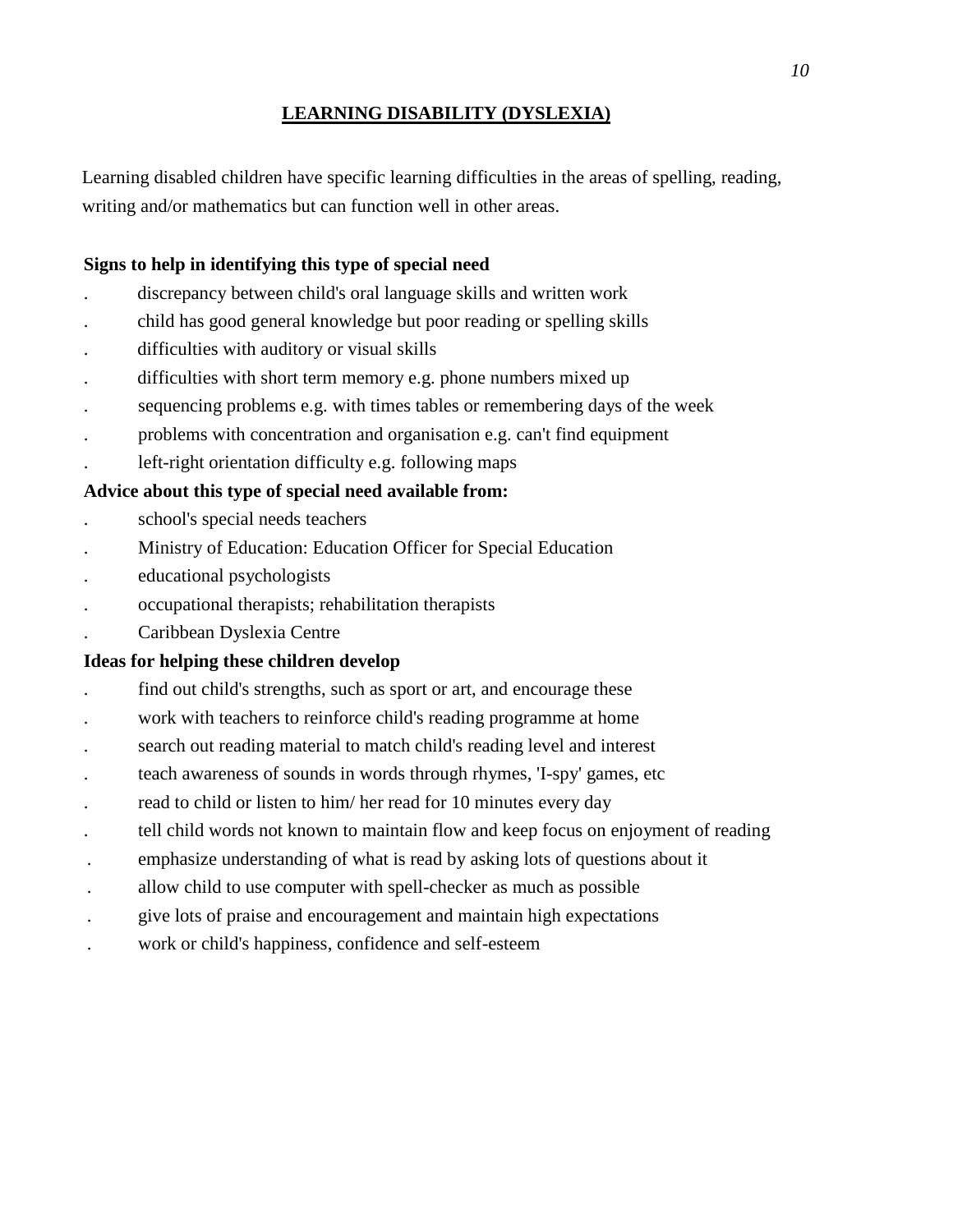## **COMMUNICATION DIFFICULTIES**

Many children of pre-school or primary school age have speech or language difficulties.

## **Signs to help in identifying this type of special need**

- . child cannot say some speech sounds e.g. says 'wed' instead of 'red'
- . child has a hoarse or high-pitched voice
- . child stammers or stutters on certain words
- . child's language is delayed e.g. has limited vocabulary for age
- . child's language is disordered e.g. difficulty expressing what he/she understands

## **Advice about this type of special need available from:**

- . school's special needs teachers
- . speech/ language therapists
- . educational psychologists
- . Ministry of Education: Student Services

- . listen to child carefully to determine speech or language difficulties
- . talk to your child a lot and get him/ her to talk to you
- be a good model of appropriate speech and language
- . use non-verbal clues e.g. gestures, to reinforce communication
- use rhyming songs and games to encourage clear speech
- . encourage symbolic play such as with puppets to develop language skills
- . allow child to tape record and play back his/ her own voice
- . help develop child's strengths as well as work on weaknesses
- . work closely with teachers to ensure consistent treatment
- . be patient with stutterers, give them time to express themselves
- . use self-esteem/confidence building exercises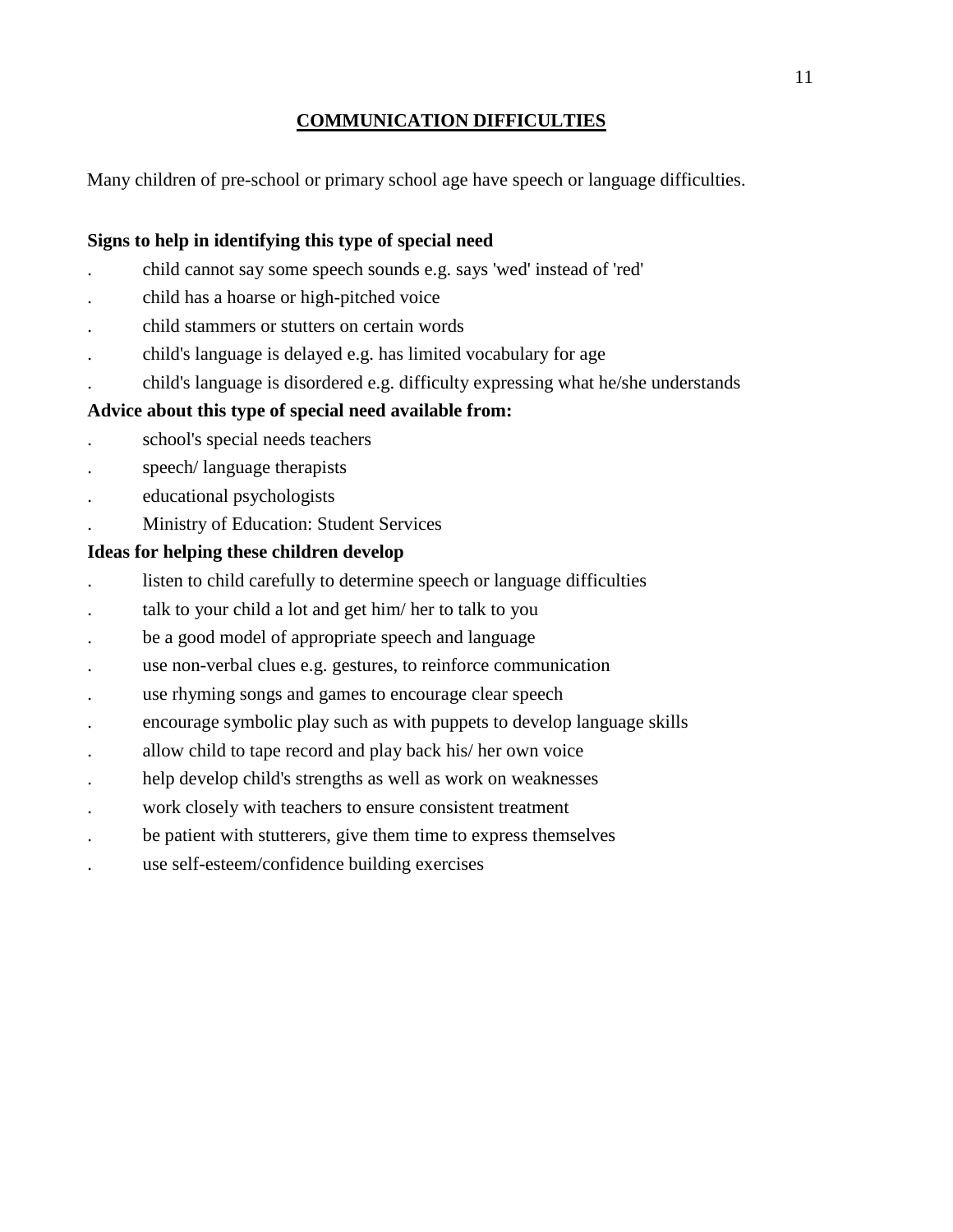## **PHYSICAL DISABILITIES**

Types of physical disabilities experienced by children include: cerebral palsy; muscular dystrophy; spina bifida; polio; and limb deformities. Also some medical conditions may have physically disabling consequences for children. These include: arthritis; epilepsy; heart defects; asthma; diabetes; cystic fibrosis; AIDS: cancer; sickle cell anaemia.

## **Signs to help in identifying this type of special need**

- . bone or joint deformities; painful, stiff or swollen joints
- . early milestones delayed e.g. slow to sit up; walked late
- . poor sitting or standing posture/poor eye-hand, or foot, co-ordination
- . unusual walk or difficulty with hopping, skipping, running or jumping
- . clumsiness/jerky movements/tremors/seizures/ black-outs
- . child tires easily, has difficulty breathing

## **Advice about this type of special need available from:**

- . school's special needs teachers
- . family doctor/orthopaedic surgeon/other specialists
- . physiotherapist/occupational therapist
- . Education Officer for Special Education
- . Children's Development Centre

- . find out from specialists exactly what child's difficulties are
- . ensure child has all the physical aids he/she needs and uses them
- . make sure class teachers have all necessary medical information
- have contingency plans in place for emergencies at school and at home
- . check physical access e.g. ramps in buildings/ handles in toilets
- . check child is able to sit comfortably in classroom, in good position to see
- . adapt activities so child can participate in everything other children do
- . allow more time to complete tasks and rest periods to prevent tiredness
- . get work from teachers when child is off school or in hospital
- . don't lower expectations or pamper children because of the disability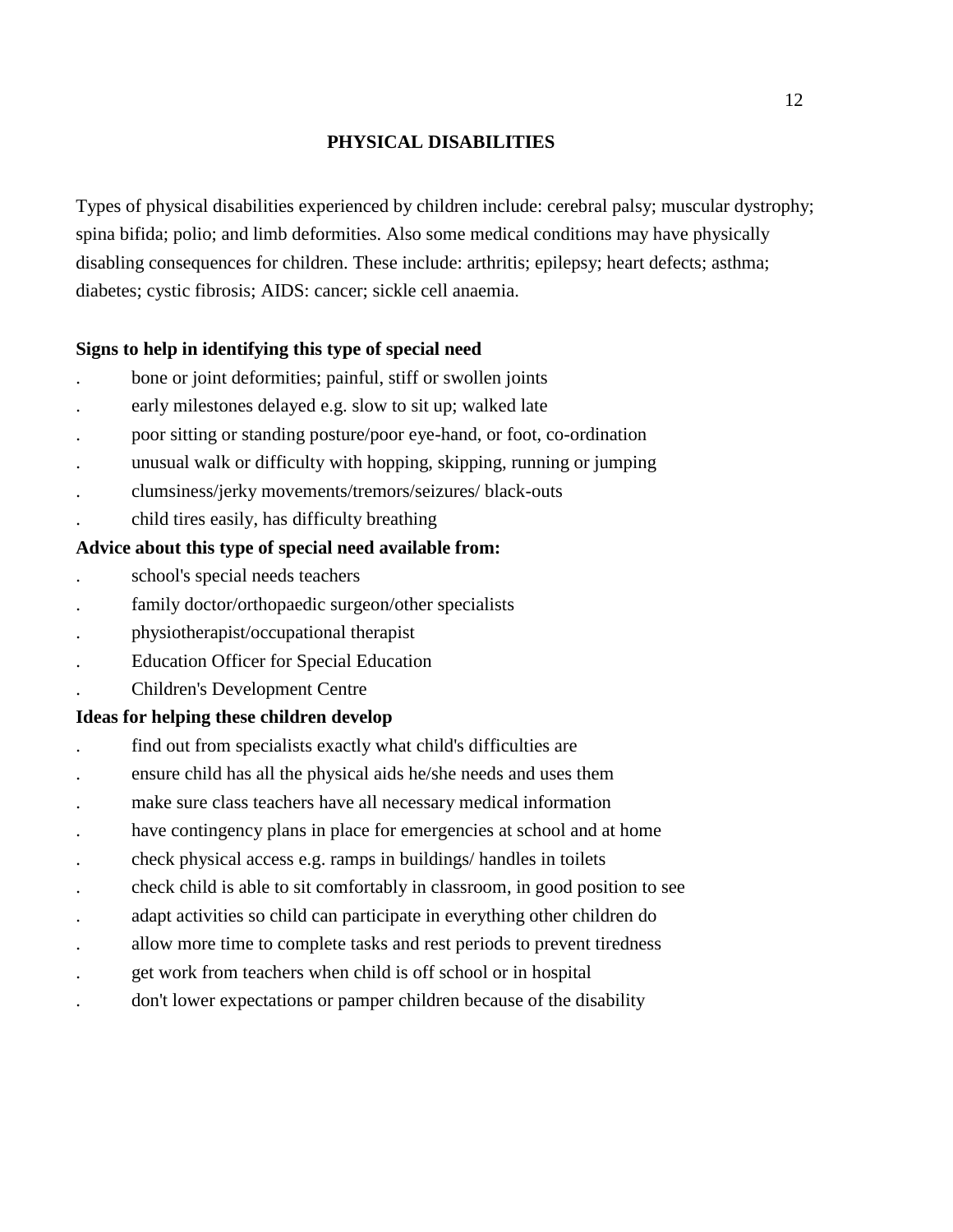## **GIFTED AND TALENTED**

Talented students are those with outstanding artistic, musical or sporting ability. The notes below focus on gifted students who are well above average intelligence and who may be underachieving at school.

## **Signs to help in identifying this type of special need**

- . finds work easy and finishes it quickly
- . demonstrates surprising knowledge or insight
- . can think abstractly
- . is observant and curious
- . shows high level of argument and problem-solving skills

## **Advice about this type of special need available from:**

- . school's special needs teachers
- . educational psychologists
- . associations for gifted children

- . focus on strengths and weaknesses to encourage all-round development
- . work closely with teachers to ensure pace of work at school is suitable
- . ask school to extend child's knowledge rather than rush through syllabus
- . encourage child's involvement in extra-curricular activities and clubs
- . use visits to libraries, museums etc. to extend child's learning.
- organise other activities, such as day trips, to enrich child's experiences,
- . encourage your child to develop study skills and self-directed learning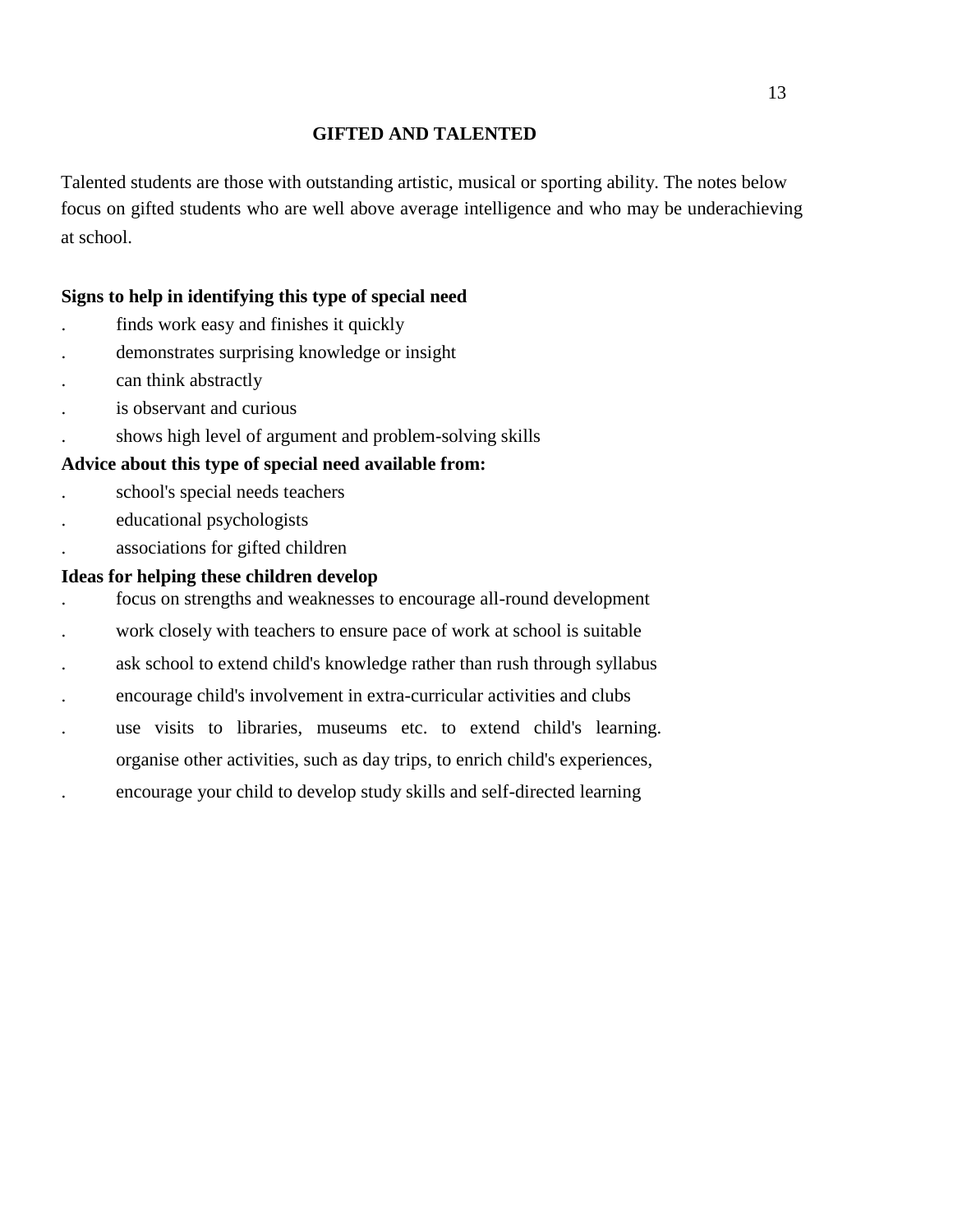## **WHERE ARE CHILDREN WITH SPECIAL NEEDS EDUCATED?**

Government policy on special needs, as outlined in the White Paper (1995), 'Each One Matters' in 1995, is one of providing for as many children with special needs as possible in ordinary schools, while maintaining special schools and units for those with the most severe disabilities. Therefore, the majority of children with special needs are in ordinary schools. Only children with the most severe disabilities are in special education facilities such as special schools or units attached to ordinary schools. It is estimated that children in special schools and units make up around one percent (one in a hundred) of the overall school population whereas the proportion of students with special needs in mainstream schools is around twenty percent (one in five).

## **PROVISION FOR SPECIAL NEEDS IN ORDINARY SCHOOLS**

The key components of special needs help in ordinary schools are special needs teachers, teacher training, parental involvement and a four stage approach for helping pupils with special needs.

#### **Special needs teachers**

All primary and secondary schools in Barbados are to have trained special needs teachers in order to co-ordinate the school's procedures for helping pupils with special needs. In large schools, there may be a team of two or more teachers, whereas, in a small school, the special needs teacher may be a class teacher with some time away from the classroom in order to help pupils with special needs.

#### **Teacher training**

The training of teachers for their involvement with children with special needs is vital to effective special needs help within ordinary schools. All teachers receive training on the identification of special needs and on alternative teaching strategies to use with these children. The school's special needs teachers receive more extensive training. Training is provided in the form of schoolbased workshops as well as longer courses at Erdiston College and the University of the West Indies. The Ministry of Education, in conjunction with Mount Saint Vincent University, Canada, has also sponsored training up to the Bachelor of Education and Masters levels.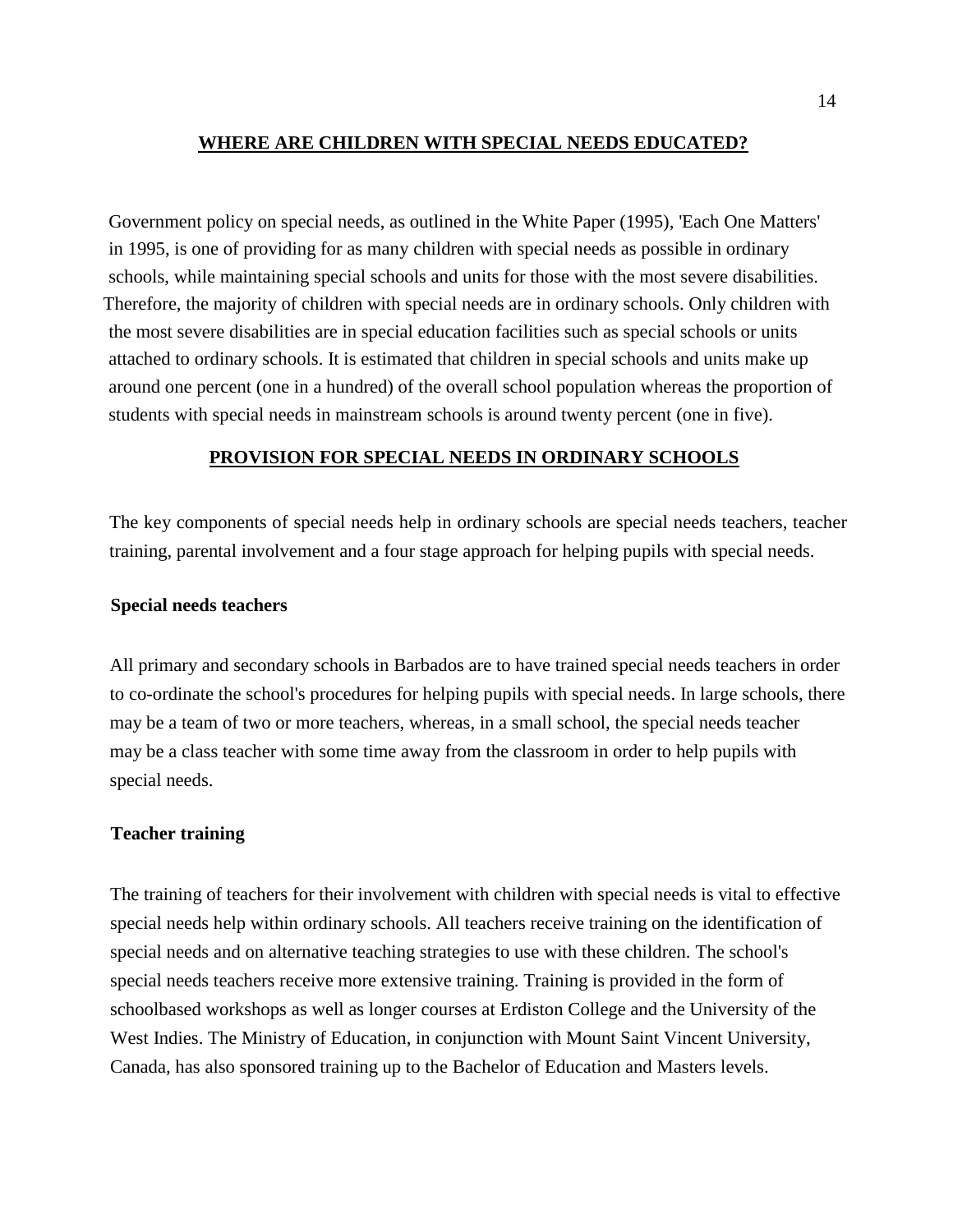## **Parent involvement**

Maximum involvement of parents of pupils with special needs is also an essential aspect of effective special needs provision. The school's special needs teachers have a key role to play in liaising with parents. However, all teachers and parents need to collaborate closely in order to ensure the best possible education for children with special needs.

## **Four stage approach to helping with special needs**

Help for pupils with special needs in ordinary schools is to be organised by means of a four stage approach with different levels of help at each of the stages. This is illustrated in the following diagram and discussed in more detail below.

| <b>ACTION</b> | <b>ASSESSMENT</b>         | <b>INTERVENTION</b>        | <b>REVIEW</b> |
|---------------|---------------------------|----------------------------|---------------|
| Stage one     | by class teacher          | adapted teaching           | each term     |
| Stage two     | by special needs teachers | guidance, special teaching | each term     |
| Stage three   | by outside specialist     | refer to student services  | term/year     |
| Stage four    | case conference by        | <b>Special Education</b>   |               |
|               | comprehensive assessment  | placement                  | each year     |

## **Summary of four stage approach to meeting special needs**

**Stage one** - Most pupils with special needs will be catered for at stage one by classroom teachers, through liaison with special needs teachers, and by using various strategies for adapting their teaching methods. Teachers will communicate their concerns about children's special needs to parents and keep parents informed about their children's progress.

However, some pupils will not make satisfactory progress. They will need to receive help at stage two.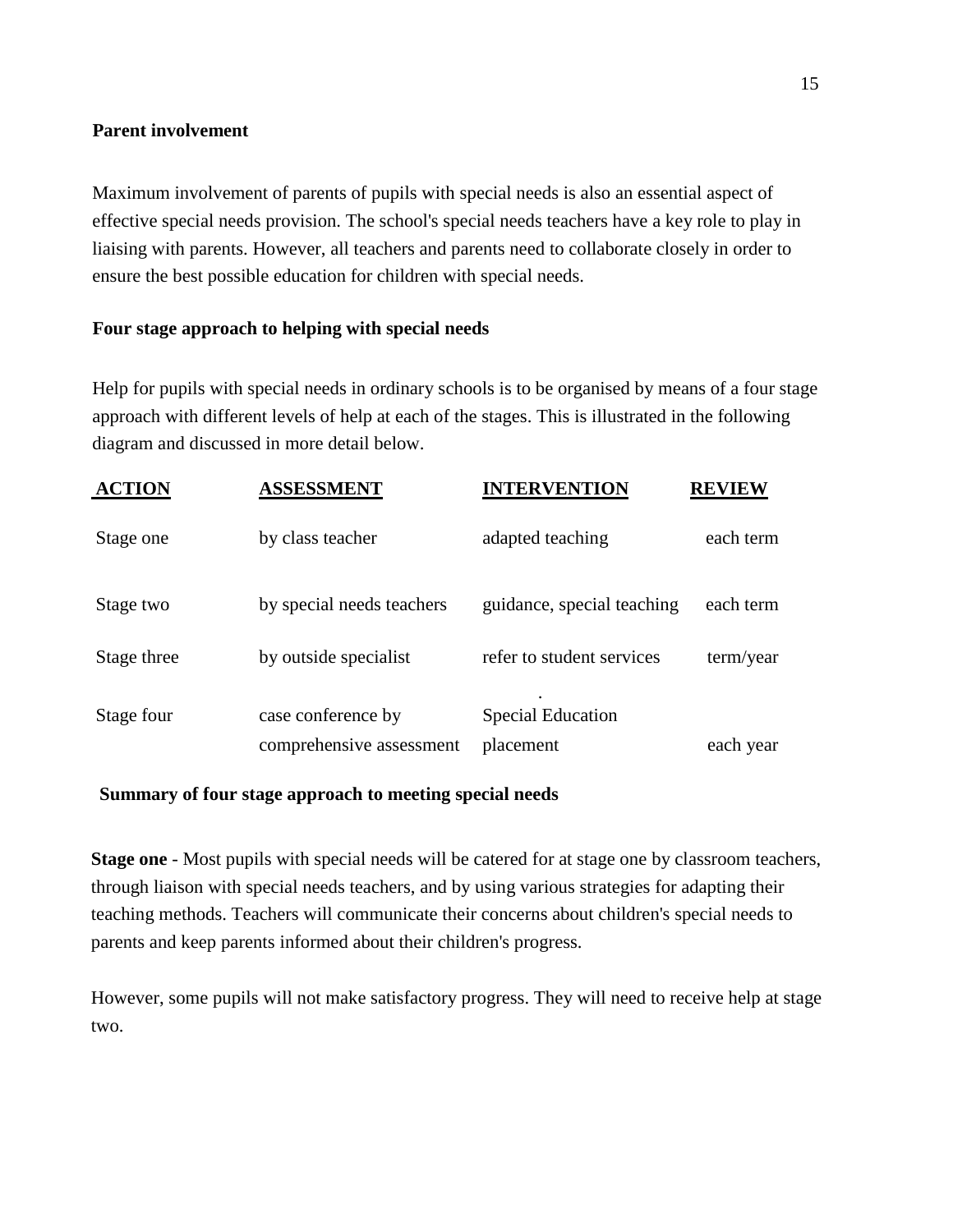**Stage Two** - Many pupils with special needs demand greater specialist knowledge and skills than can be reasonably expected of class teachers alone. So at stage two the school's special needs teachers work closely with class teachers in assessing children and helping them adapt teaching methods to suit their needs. Special needs teachers may also work with children individually or in a small group either within the classroom or elsewhere. Special needs teachers will also liaise with parents in order to facilitate the children's progress.

However, some children with special needs will need even more help than can be provided at stage two, so they need to receive help at stage three.

**Stage three** - At this stage, a referral is made by the school to the Ministry of Education for outside specialists to be called in to assist in assessing children's special needs and planning programmes to meet these needs. The special needs teacher draws up an Individualised Educational Plan (IEP) in consultation with class teachers, specialists, parents and, whenever possible, the child. The IEP sets out the child's strengths and weaknesses and specific objectives to be worked on in the short and long terms. The IEP is reviewed at least once a year, and where possible once a term, by everyone involved, including parents.

However, a few children will have special needs which are so severe that they have difficulty making progress even with all the help provided at stage three, so they will move on to stage four.

**Stage four** - Those students who have arrived at Stage 4 will participate in a meeting to determine eligibility or ineligibility for Special Education provision. Such a meeting shall be referred to as a Stage 4 Eligibility Committee. Participants of this meeting shall include members of the multidisciplinary assessment team, officials of the Ministry of Education and a representative from a Special Education Unit.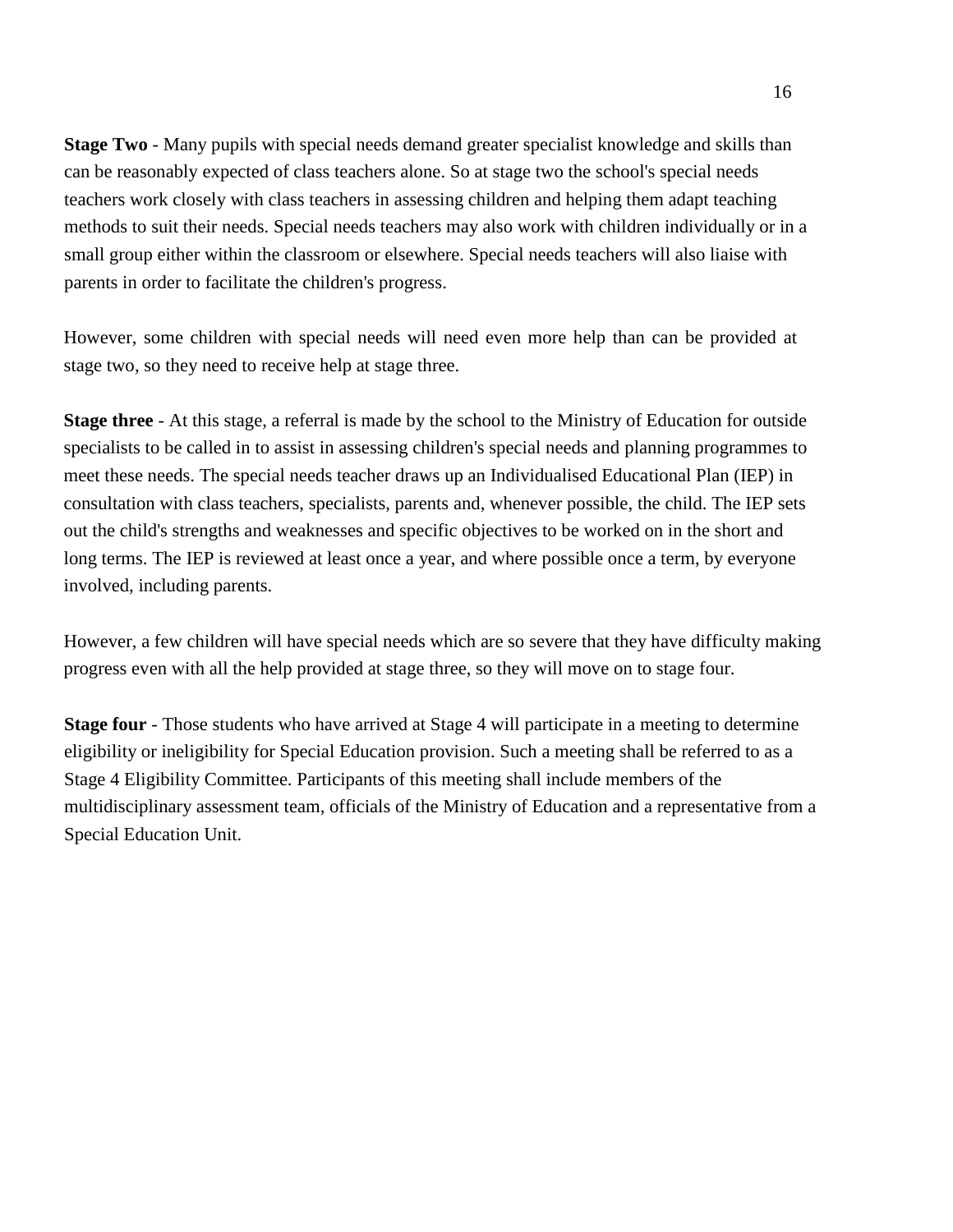#### **SUPPORT SERVICES FOR SPECIAL NEEDS**

An essential element of effective provision for pupils with special needs is close liaison with various support services available to help teachers and parents by providing specialist assessments and advice. The major support services are outlined below:

#### **Education Officer for Special Education**

The Education Officer for Special Education is based in the Student Services Section of the Ministry of Education and has oversight of all government special education schools and units as well as provision for children with special needs in ordinary schools. The Education Officer for Special Education considers children for placement in special schools and units.

#### **Psychologists**

Educational and clinical psychologists are based in the Student Services Section of the Ministry of Education. They conduct assessments of individual children's learning and/or behavioural difficulties and advise teachers and parents on how their special needs can best be met. . They also assist with training for teachers and others who work with children with special needs.

#### **Children's Development Centre**

The Children's Development Centre is part of the Ministry of Health. It is staffed by teachers, therapists, psychologists and paediatricians who can provide a comprehensive assessment of children with special needs. There is an education unit for children with physical and multiple disabilities. There is also a workshop for young mentally challenged adults. Physiotherapy, speech therapy and occupational therapy are also available. Speech therapists - help children with speech difficulties such as articulation problems and those with delayed or disordered language development as well as those who stammer or who have voice problems such as hoarseness. They also work with children with physical or multiple disabilities who have feeding difficulties. Occupational therapists - work with children with a wide variety of problems such as visual perceptual difficulties or eye-hand co-ordination difficulties. They also work with children with physical and multiple disabilities who need assistance in learning daily living skills such as dressing or toileting.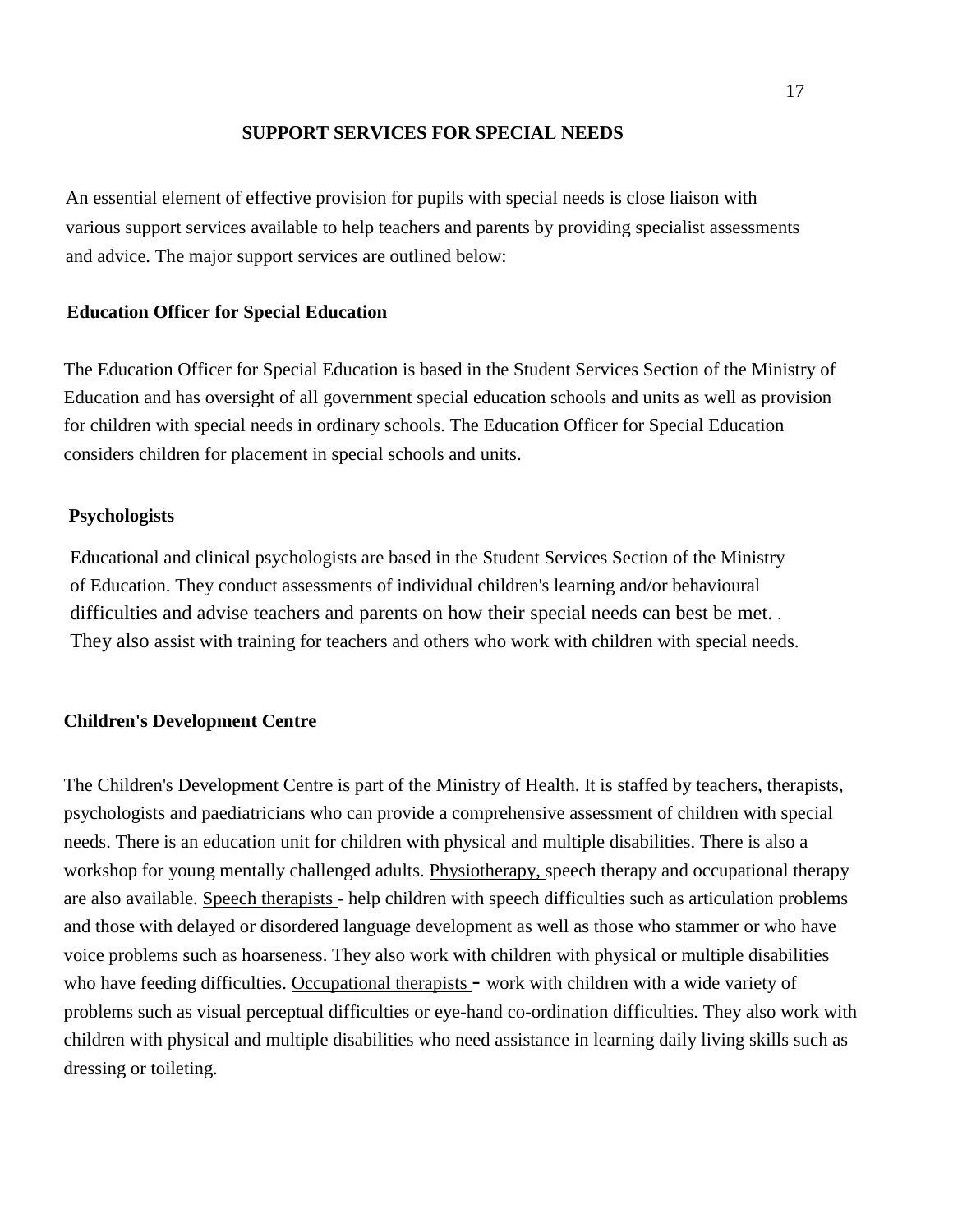Physiotherapists - work with children with physical and multiple disabilities, starting from when they are babies. They work directly with children, assessing their difficulties and then providing treatment. They also help parents and teachers with such things as working out the best positions for children to adopt when they are sitting.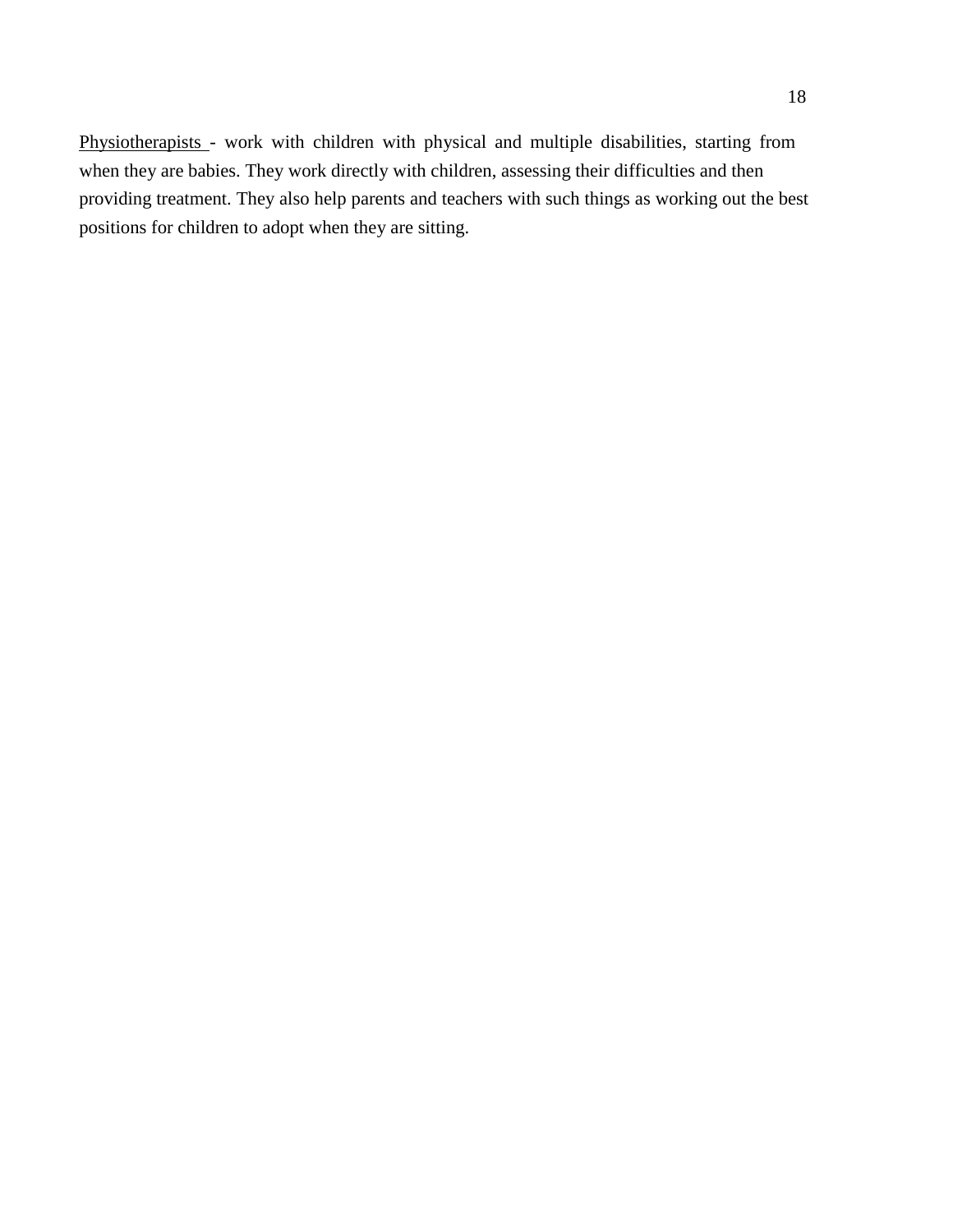#### **HOW TO GET HELP FOR YOUR CHILD WITH SPECIAL NEEDS**

## 1. **Class Teacher**

If you are concerned about your child's behaviour or progress at school, first of all talk to your child's class teacher or form teacher. It is usually best to write or phone to make an appointment at a time when teachers can give you their complete attention. Be ready to explain exactly what your concerns are and to ask for the teacher's views on your child's behaviour and progress. It is useful to take along with you examples of work which your child finds difficult. If the teacher agrees that your child has special needs then you should ask how these will be catered for in the classroom. You should also ask what you can do at home to help your child to make progress. Finally, you should agree with the teacher when you will meet again to review your child's progress. This should usually be done each term.

## 2. **Special Needs Teacher(s)**

If after meeting with your class teacher for the first time or after reviewing progress after one or two terms you are still concerned about your child then you should ask to speak with the school's special needs teacher. You should ask the special needs teacher what additional help your child needs and whether this can be provided by the school. If the school cannot provide all the additional help needed you should ask about the alternatives. You should also ask what you as parent(s) can do to help your child outside school. Finally, you should agree with the special needs teacher when you will meet again to review your child's progress. This should usually be done each term.

#### 3. **Specialists**

If after reviewing progress with the special needs teacher after one or two terms you are still concerned about your child then you should discuss whether an assessment by a specialist, such as an educational psychologist, would be useful. If this is considered necessary then specialist teachers and parents should work together to produce an Individualised Educational Plan (IEP) for your child. The IEP will set out specific objectives for your child's education towards which the school will work. You should ask what you as parent(s) can do to help. The IEP will need to be reviewed annually but you will probably want to informally review your child's progress with the special needs teacher each term.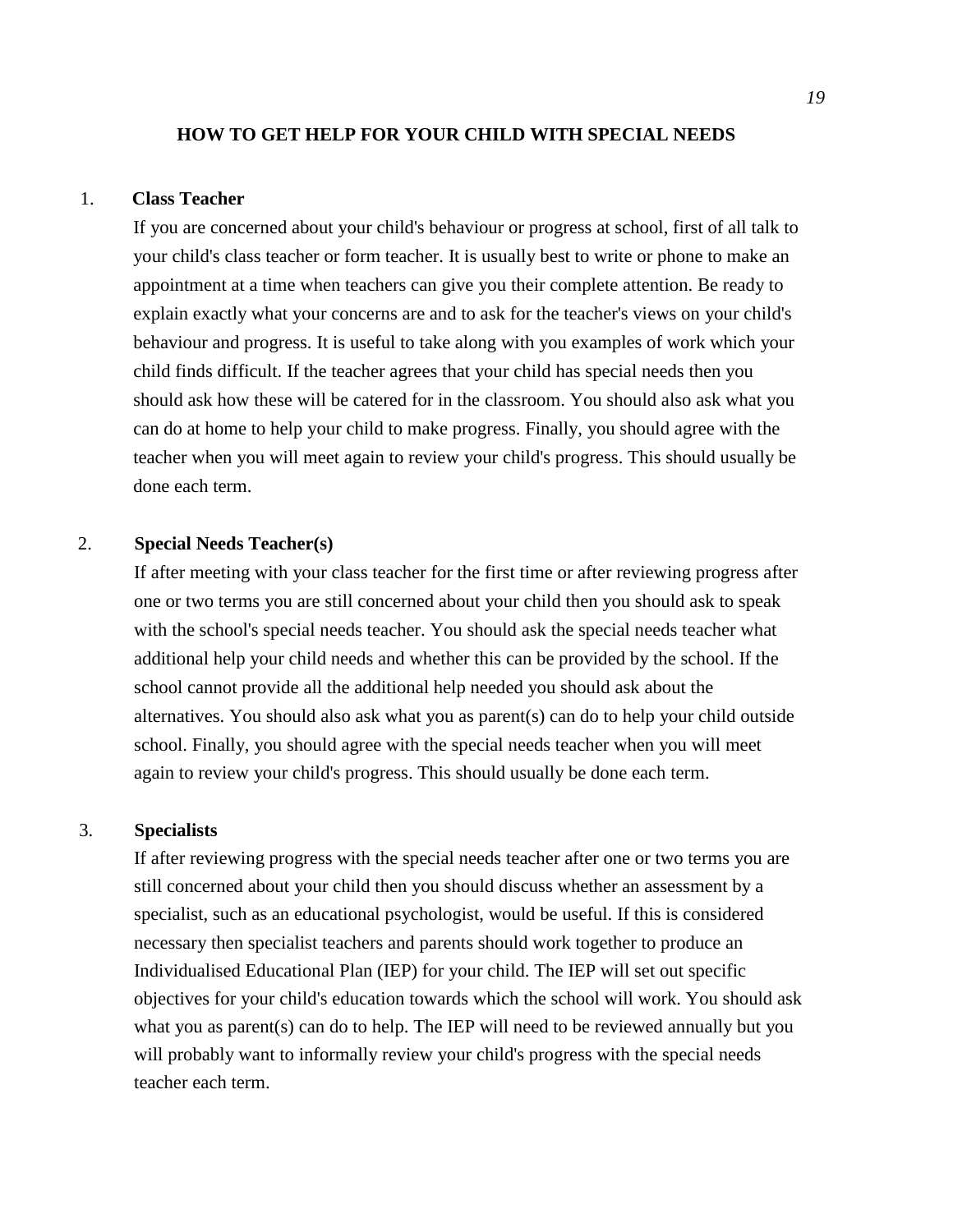## 4. **Comprehensive assessment**

If after reviewing your child's progress on IEP objectives with the special needs teacher after one or two terms, or at the annual review, you are still concerned about your child then you should consider whether to request a comprehensive assessment of your child's needs. The principal can forward this request to the Student Services Section of the Ministry of Education.

Following the assessment you will be advised whether additional help is to be provided to meet your child's needs in the ordinary school or whether he or she should attend a special school or unit.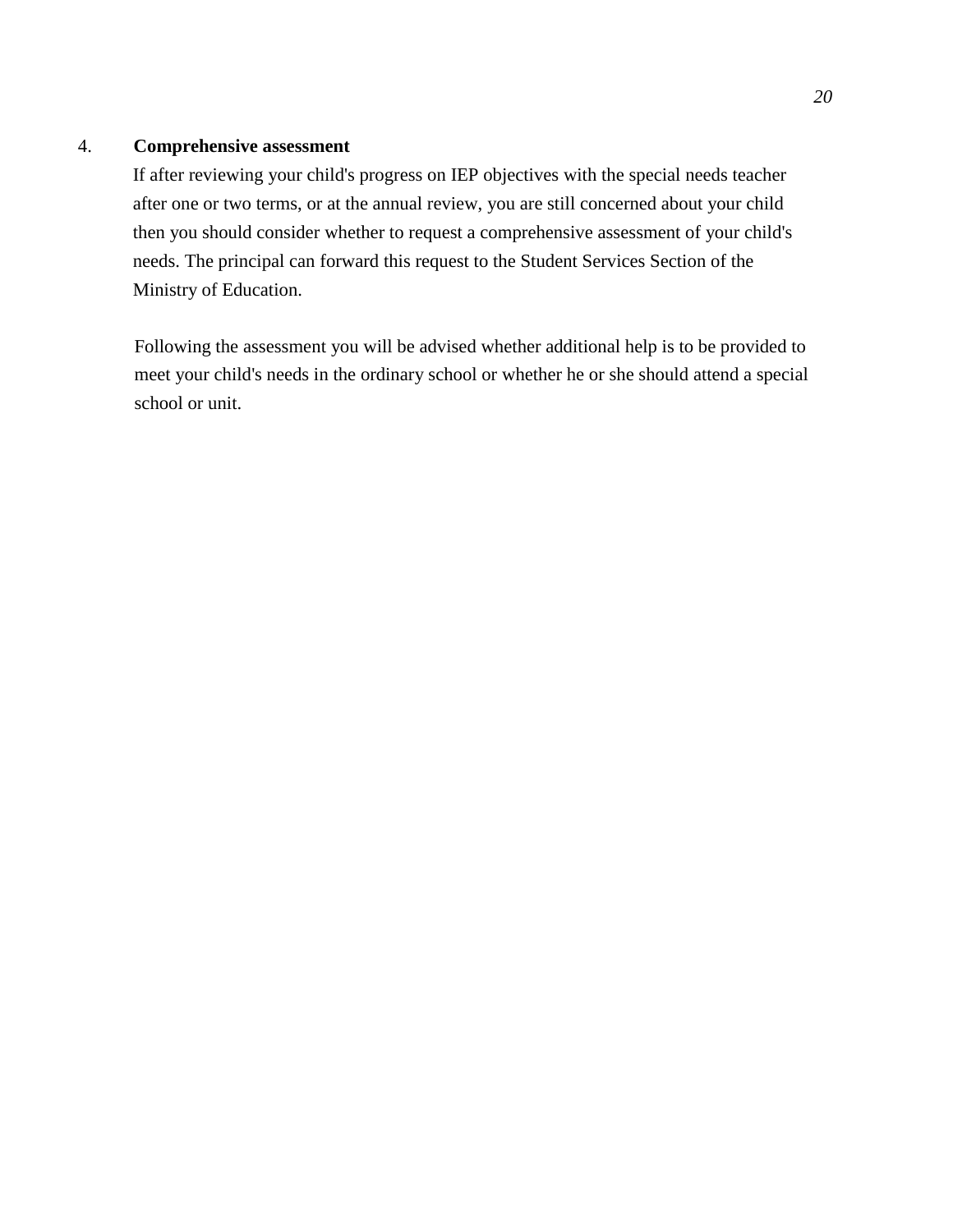## **PROVISION FOR SPECIAL NEEDS IN SPECIAL SCHOOLS OR UNITS**

#### **Special Schools and Units**

There are several different types of special needs facilities in Barbados. These are described below:

**Special units** - There are four special units attached to government primary schools. These are at: Charles F Brome Primary, Eagle Hall Primary, Ellerton Primary in St George and All Saints Primary in St Peter. There is also the Erdiston Special School in St. Michael. These facilities cater for mentally challenged children and autistic children who are aged 5 to 13 years.

Special classes within private schools - Several private schools have special classes. These are at: St Gabriel's, St Ursula's and the Rock Christian School.

**Special schools** - There are four special schools. The Ann Hill School - This caters for mentally challenged and autistic children aged 11 to 18 years, most of whom have come from the special units. The Irving Wilson School is a government school which educates children with severe hearing or visual difficulties The Learning Centre is a private school which caters to children who are mentally challenged or autistic or who have mild learning difficulties. The Challenor Creative Arts and Training Centre is a private school which educates children who are mentally challenged or autistic or children with multiple disabilities. It also has several skill training workshops, Food Preparation, Agriculture and Landscape, Wood Work and Sewing and Craft, in which young adults with disabilities make a variety of products to sell to the public. Additionally, there is an independent living centre where six young adults with disabilities live and look after themselves. The Challenor Creative Arts and Training Centre runs a respite care facility which provides for parents to leave their children with special needs for short periods, such as over the weekend, so that they can get a break. This facility is also available to parents of children who do not attend the Challenor Creative Arts and Training Centre.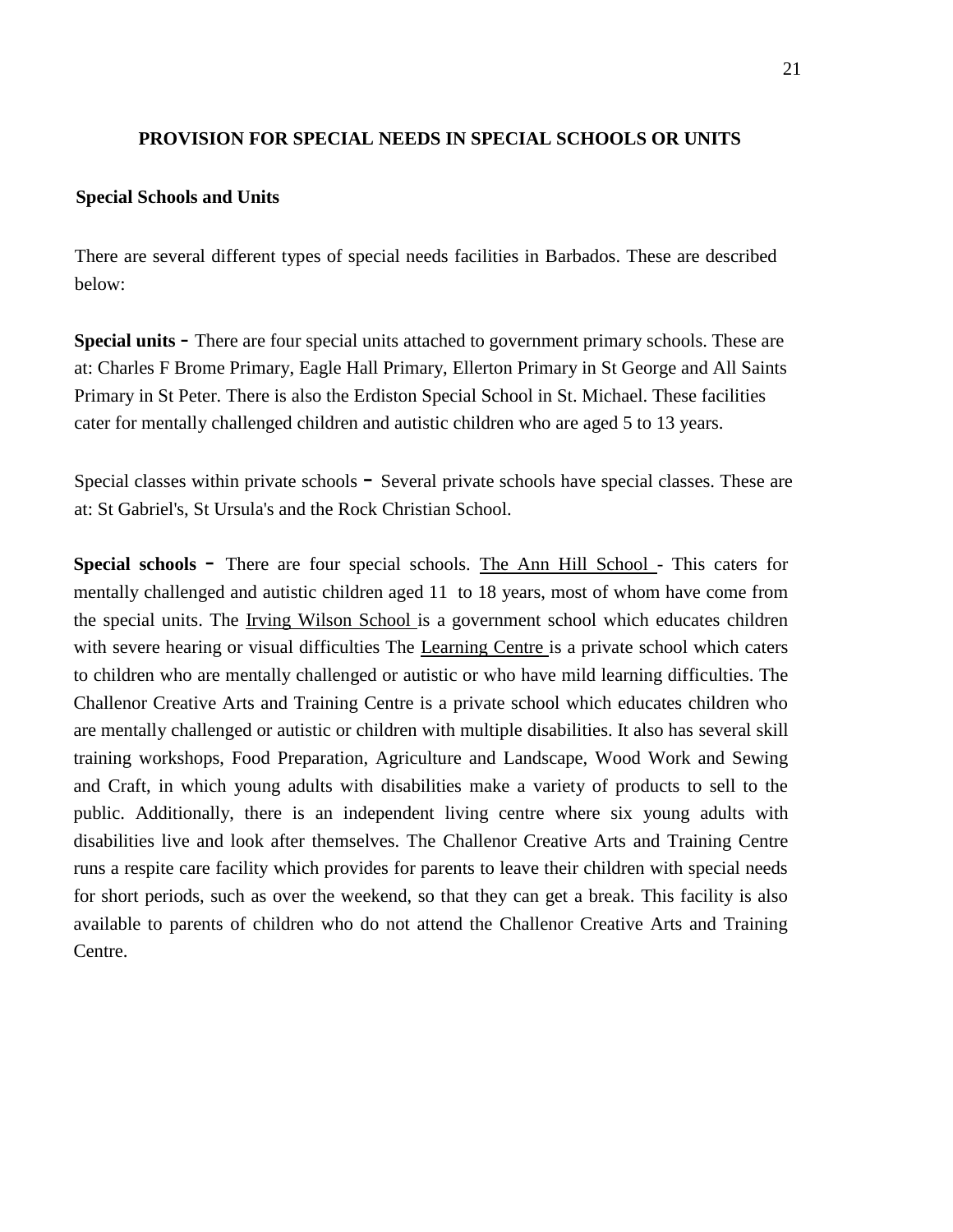**Alma Parris Memorial Secondary School**  $\blacksquare$  This school provides an alternative education for secondary age pupils with mild learning difficulties who are not able to cope with the normal secondary school curriculum.

The key components of special needs help in special schools and units are reduced teacherpupil ratio, teachers trained in special education, IEPs for all pupils, special adapted curricula, additional resources and high levels of parental involvement.

## **Teacher-pupil ratio**

Classes in special schools or units have less pupils per teacher than those in mainstream schools. Usually there is one teacher to every 8 to 12 pupils. This enables teachers to give more individual attention to pupils with special needs.

#### **Trained teachers**

Most teachers in special schools or units have undergone training in special education. In the past some trained teachers overseas but there are now suitable courses at Erdiston College and the University of the West Indies, Cave Hill Campus.

## **Individualised Education Plans (IEPs)**

All pupils in special schools and units have Individualised Educational Plans (IEPs) which are drawn up by teachers in consultation with specialists and parents. IEPs set out each child's strengths and weaknesses and specific objectives to be tackled in the short and long terms. IEPs are reviewed at least once a year by everyone involved, including parents.

#### **Special curricula**

Special schools and units use broader curricula than ordinary schools. These include the teaching of the life and social skills necessary for survival in society. Emphasis is also placed on oral communication and self-help skills. With secondary school age pupil, additional emphasis is placed on the development of vocational skills.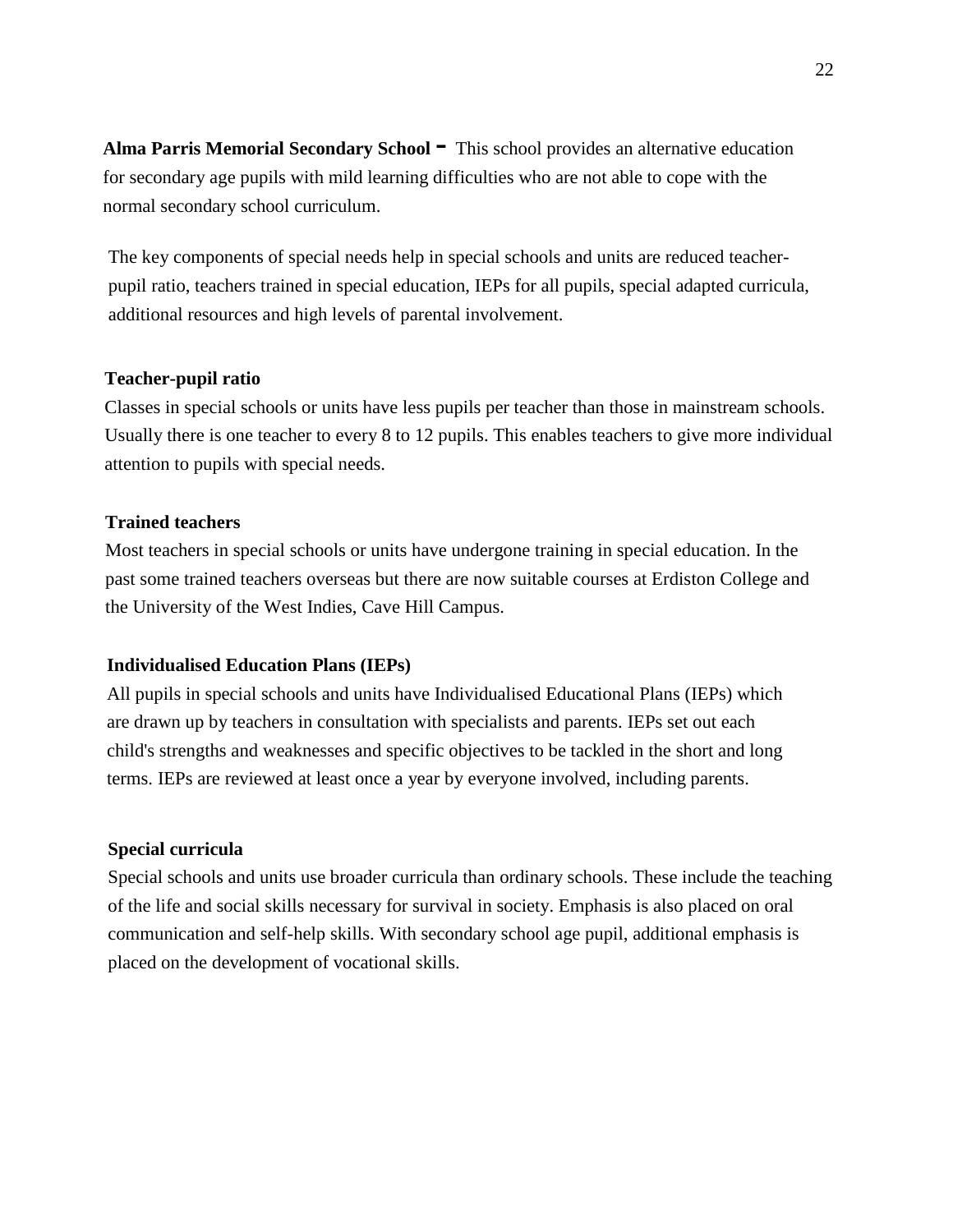## **Resources**

Special schools and units have additional resources which are not generally available in mainstream schools. These include specialised equipment for teaching children with special needs, and in some classes, additional adults acting as teacher-aides.

## **Parent involvement**

Because of the smaller number of pupils per teacher and the need for closer liaison when working with pupils with severe special needs there is generally a higher level of parental involvement in special schools and units than in other schools.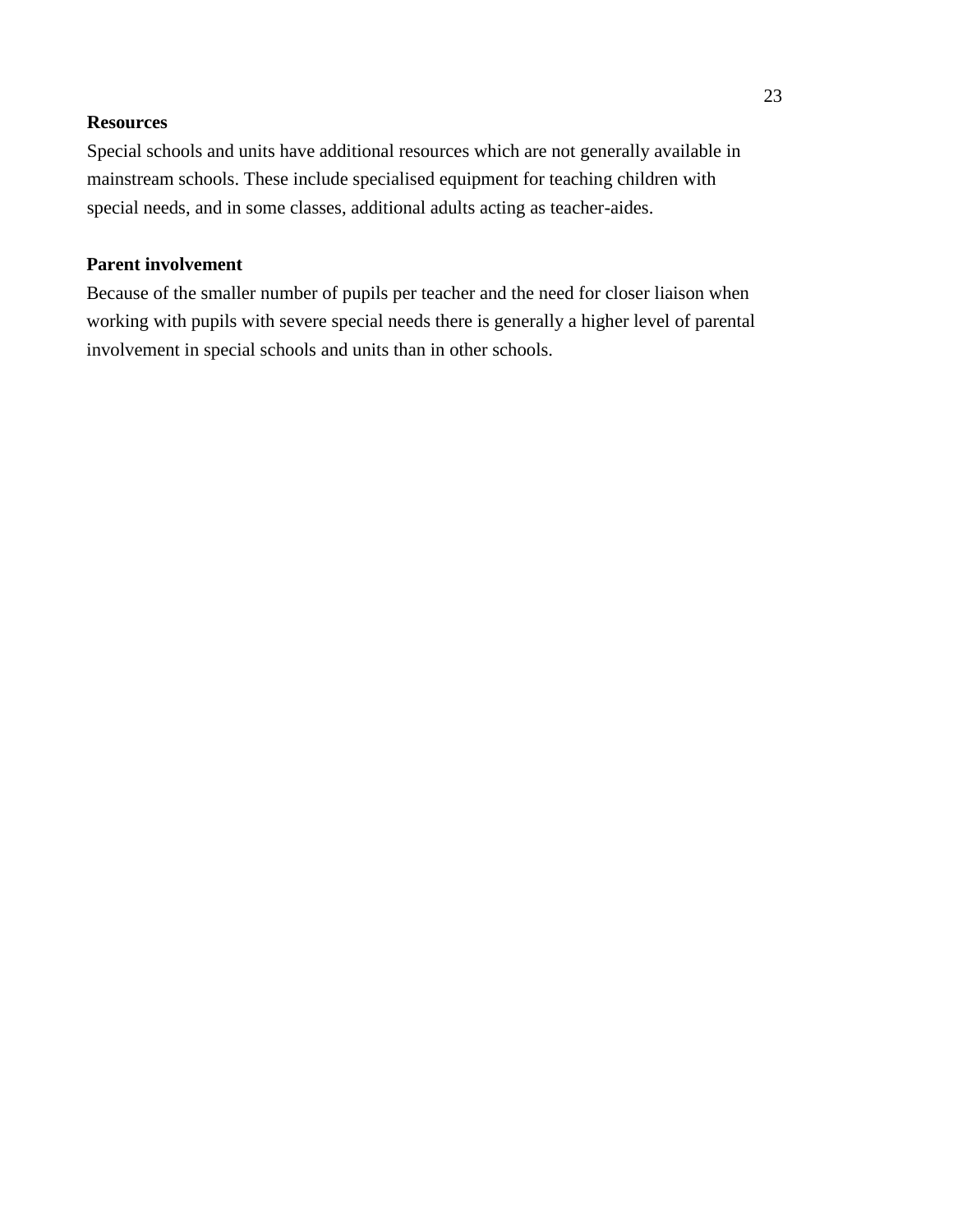## **USEFUL CONTACTS**

## . **All Saints Special Unit: St. Peter**

Ph: 422-6508 An integrated special education Primary School.

## . **Alma Parris Memorial Secondary School: St. Peter**

Ph: 422-4685

A Secondary School offering an alternative curriculum

## . **Ann Hill School, The Pine, St. Michael**

#### Ph: 426-2358

A secondary type school for children with mental challenges who follow a prevocational curriculum.

## . **Barbados Association For Children With Intellectual Challenges**

Ph: 438-6862

The Challenor Complex comprises of a school for mentally challenged children, an adult skill training facility and a respite unit

## . **Barbados Association for the Blind & Deaf**:

Ph: 426-3438

A registered charitable organization for persons who are blind or visually impaired, deaf or hearing impaired. They run the workshop for the blind.

## . **Barbados Council for the Disabled**

Ph: 427-8136

A coordinating body for fifteen organisations representing persons with various disabilities.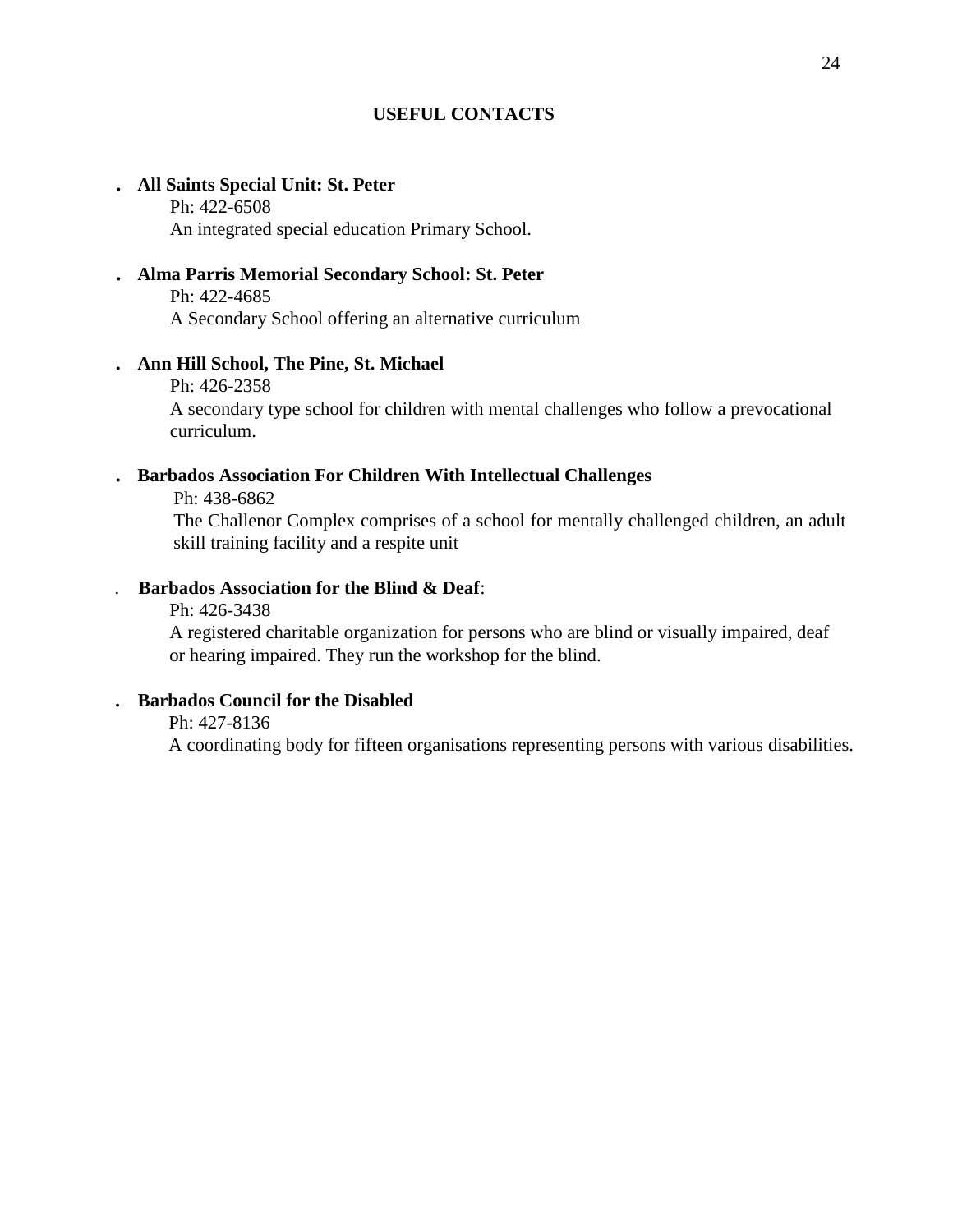## . **Caribbean Dyslexia Centre: Haggatt Hall Ph: 435-0387**

A private institution that offers assessment and tutoring facilities for children and adults with dyslexia.

## **Challenor Creative Arts and Training Centre: Canefield House, St. Thomas**

## **Ph: 438-6862**

·

A Private Assisted Government School for mentally challenged children.

## . **Charles F. Broome Primary Special Unit: Government Hill, St. Michael Ph: 435-0786**

A special unit within a primary school catering to primary school children with special educational needs.

. **Children's Development Centre: Jemmotts Lane, St. Michael Ph: 427-9514**

A team approach to children with developmental difficulties. Offering speech and language therapy, occupational therapy, physical therapy, services of a developmental pediatrician and psychological therapy.

. **Eagle Hall Primary Special Unit: Eagle Hall, St. Michael Ph: 421-7517**

A special unit within a primary school catering to primary school children with special educational needs.

. **Education Officer for Special Education: Ministry of Education Ph: 430-2700**

Officer responsible for children, schools and issues pertaining to Special Education.

. **Ellerton Primary Special Unit: Ellerton, St. George Ph: 435-1342**

A special unit within a primary school catering to primary school children with special educational needs. ,

. **Erdiston Special School: Pine Hill, St. Michael Ph: 436-6148**

A special school catering to primary school children with special educational needs.